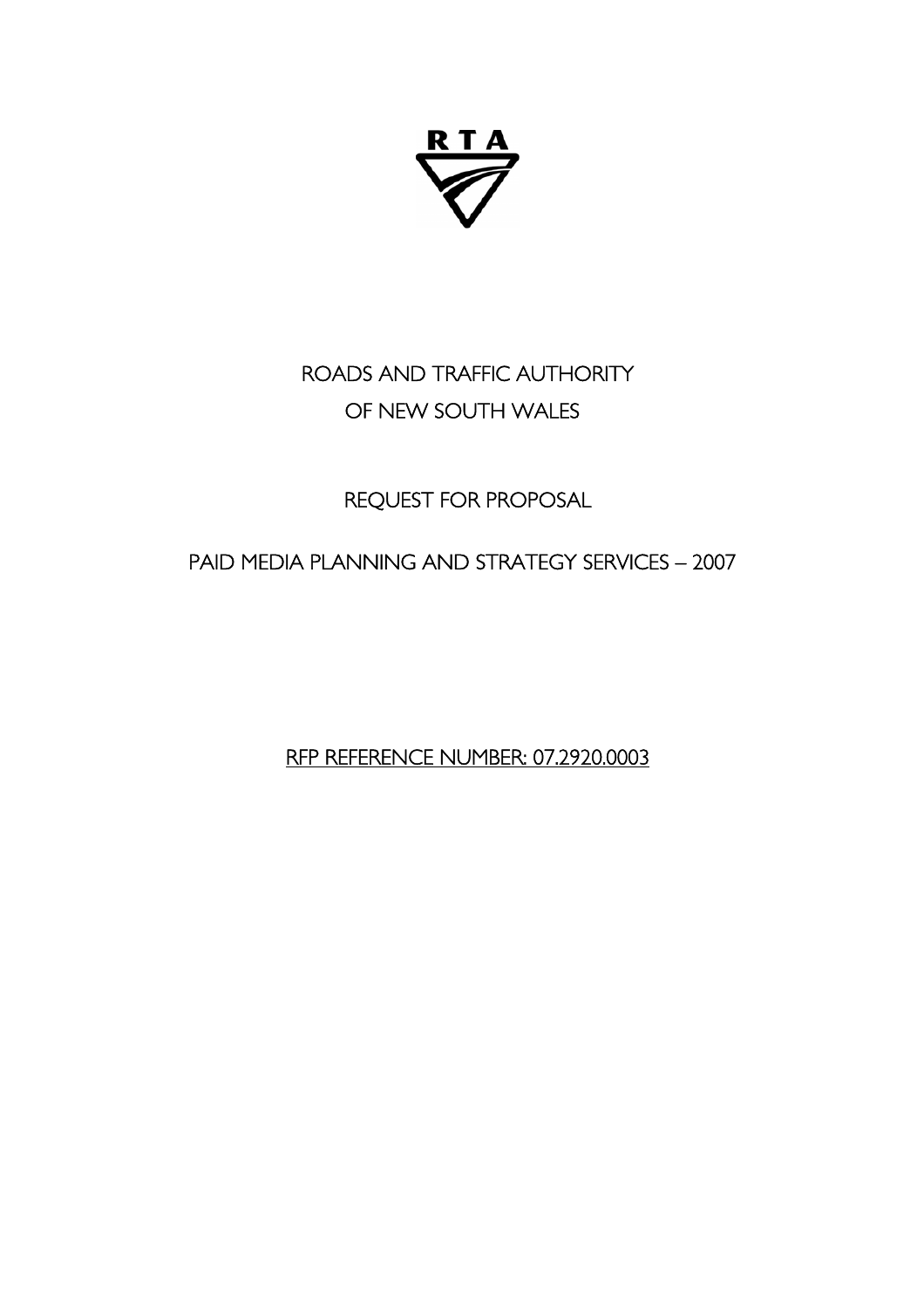### 1.0 INTRODUCTION

- 1.1 The RTA invites proposals from organisations interested in providing planning and strategy services for paid media ("the Services") to the RTA.
- 1.2 This Request For Proposals ("RFP") invites the preparation and submission of a proposal by suitable applicants ("Proponents"), outlines the selection process and sets out details of the Services to be undertaken by the successful applicant ("Contractor").
- 1.3 The RTA anticipates that one (1) Contractor will be selected to undertake Services for approximately three (3) years from June 2007, with an RTA option to extend by one  $(1)$ year beyond that point.
- 1.4 The RTA requires its media planning and strategy Contractor to behave in an ethical manner, specifically in relation to the receipt of commissions in whatever form. Failure of an agency to act in an ethical manner can lead to immediate termination of its contract.
- 1.5 The Contractor will be engaged under a contract based on the RTA's Standard Professional Services Contract, ("Contract") which is included as Attachment 1. Proponents should be aware that the Contract contains the following provisions in relation to intellectual property rights:
	- 1.5.1 The title to all intellectual property rights created by the Proponent in carrying out the Project vest with the RTA.
	- 1.5.2 The Proponent is required to provide warranty protection and to indemnify the RTA in relation to claims of infringement of third party intellectual property rights arising from materials provided by the Contractor in relation to the Services.
- 1.6 If a Proponent wishes to request a change to the Contract the Proponent must mark-up the Contract in Track Change to show the exact change sought. General requests to negotiate clauses will not be accepted. Requests for amendments without providing the desired wording will not be accepted. Changes to the Contract may affect the RTA's evaluation of a Proposal. Proponents are advised that the RTA will not consider any requests by a Proponent for other amendments to the Contract other than those submitted with their Proposal.

### 2.0 BACKGROUND TO THE SERVICES REQUIRED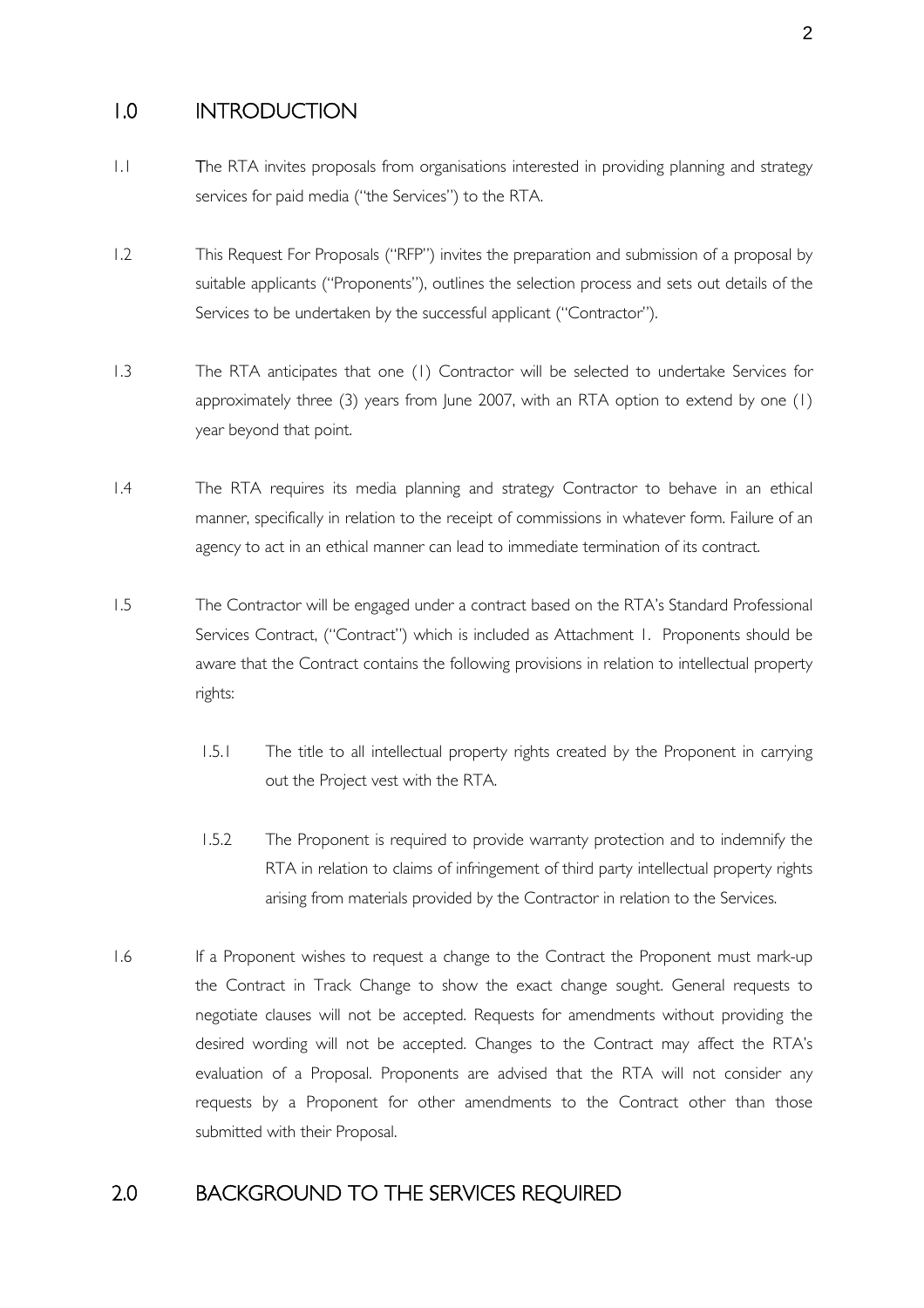- 2.1 The RTA spends approximately \$14 million per annum on road safety advertising media. In addition, the RTA undertakes marketing campaigns to promote online services, special number plates, major licensing / registration initiatives and traffic arrangements. These campaigns are created in part to help the RTA achieve road safety targets set by the State Plan of New South Wales.
- 2.2 The RTA currently allocates advertising work to a panel of three (3) advertising agencies John Bevins Pty Ltd, Saatchi and Saatchi and Clemenger BBDO. In addition, the RTA has a panel of ten (10) design agencies and also uses promotions and below the line suppliers on an as needed basis.
- 2.3 The RTA requires the Contractor to centrally coordinate all of the RTA's paid media planning and strategy services work.

### 3.0 MEDIA PLANNING AND STRATEGY SERVICES

- 3.1 The Services required by the RTA will include, but may not be limited to:
	- 3.1.1 Preparation of media plans for mainstream advertising campaigns covering road safety, traffic arrangements and sponsorship promotions. Media plans for other types of campaigns will be required from time to time.
	- 3.1.2 Interpretation of research data for the purposes of media planning and reporting against performance criteria.
	- 3.1.3 Negotiation with some media outlets as required from time to time.
	- 3.1.4 Liaison with nominated advertising, research and other communications suppliers, as well as the NSW Government's media buying agency.
	- 3.1.5 Assessment of media sponsorship and advertising proposals.
	- 3.1.6 Participation in marketing planning processes.
	- 3.1.7 Attendance of key personnel at regular work-in-progress meetings with the RTA, as required.
	- 3.1.8 Online planning services and web serving, hosting & reporting capabilities a plus, but not a requirement.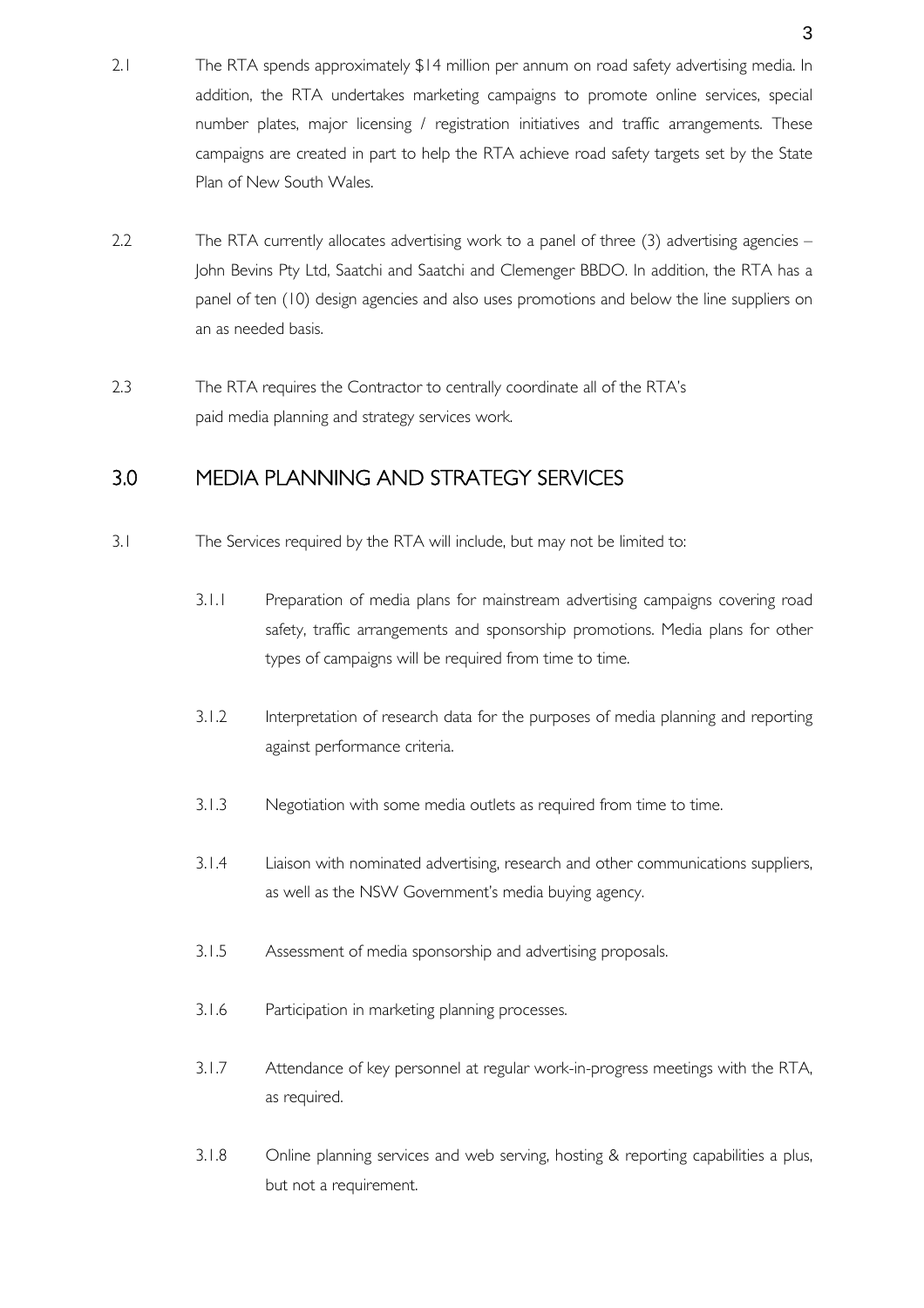3.2 Based on current media planning requirements, Proponents should provide costs assuming 300 hours work per month. The quantity of work will depend on marketing budgets and the types of campaigns in development. The RTA does not guarantee a particular quantity of work.

### 4.0 PURPOSE OF THIS RFP

- 4.1 This RFP has been produced to provide Proponents with information on the RTA's requirements and arrangements for the submission of Proposals.
- 4.2 Proponents are advised that the information in this document is neither intended to be exhaustive, nor to explore all available options for undertaking the Services or to comprehensively describe the scope of the Services.

### 5.0 SELECTION PROCESS

- 5.1 Initial proposals received will be evaluated by its contents against the criteria outlined in section 6 of this document. Following the receipt of Proposals and the initial evaluation process, the RTA will invite selected Proponents to make a presentation of its Proposal to the evaluation panel.
- 5.2 Selected proponents will be given at least one (1) week's notice as to the presentation time. The preferred Proponent will be selected following these presentations.
- 5.3 Proponents will be advised of the name of the successful Proponent.
- 5.4 Following selection of the preferred Proponent, the RTA will progress to negotiations, finalisation of contract terms and execution of the Contract prior to any work being carried out by the successful Proponent.

### 6.0 RFP ASSESSMENT

- 6.1 The assessment process applied by the RTA to the Proposals submitted seeks to identify the most suitable Proponent to the RTA with regard to the following assessment criteria:
- 6.1.1 Demonstration of strategic media planning capacity and ability to develop innovative media plans as evidenced by case studies and response to brief 1 and 2 (APPENDIX 1 and 2);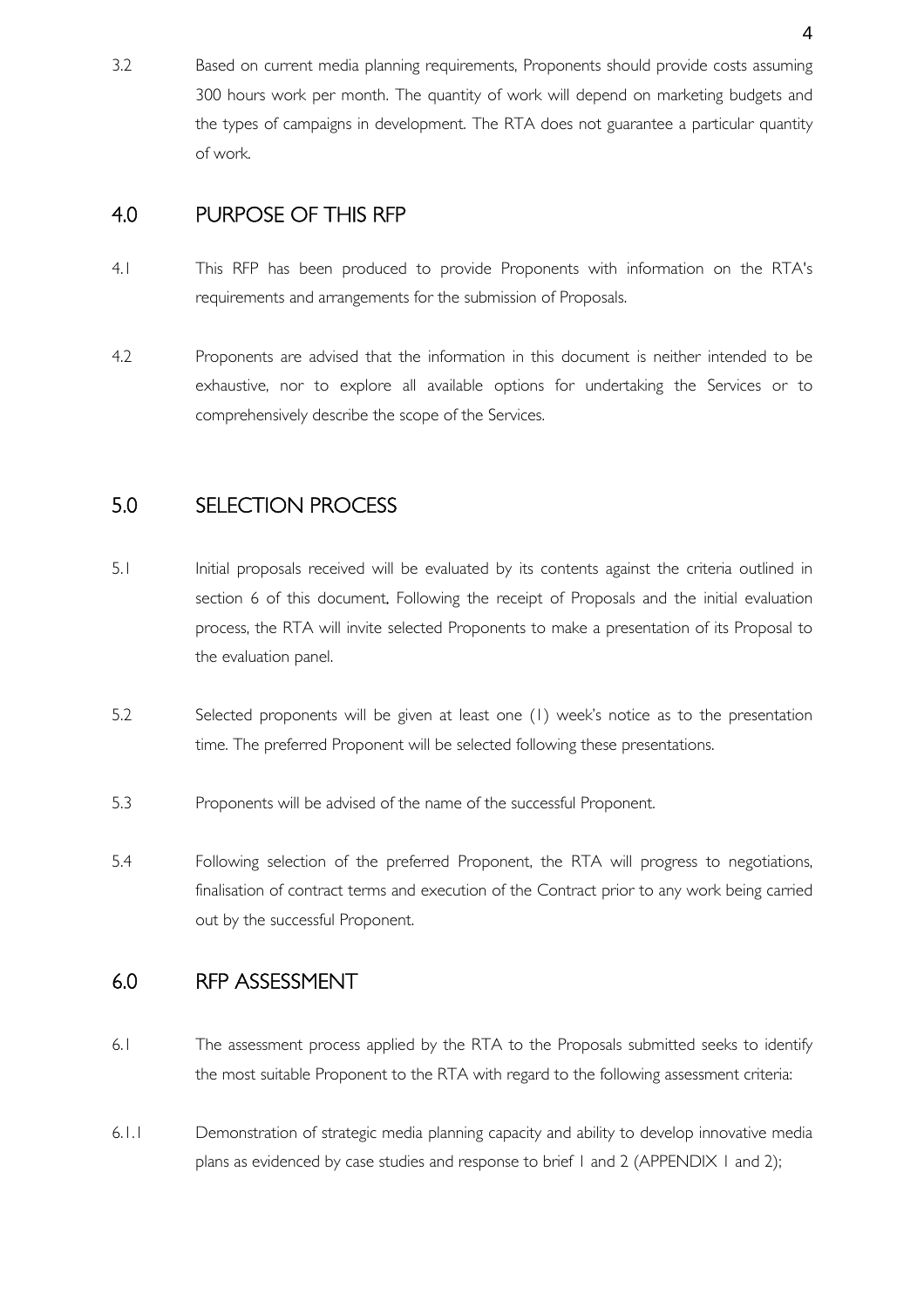- 6.1.2 Approach to campaign evaluation and ability to make strategic use of research in developing media plans as demonstrated through the Proponent's response to brief 1 and 2. (APPENDIX 1 and 2);
- 6.1.3 Proposed process and timelines for developing media plans, including process for working effectively with the RTA's advertising agencies;
- 6.1.4 Experience in developing strategic media plans for social / Government marketing programs;
- 6.1.5 Relevance and depth of skills and experience of key personnel;
- 6.1.6 Proposed cost of services; And
- 6.1.7 Acceptability to the RTA of any changes requested to the Contract.
- 6.2 The RTA may allocate weights to these criteria at its discretion. The RTA will not necessarily accept the lowest price offered.
- 6.3 The RTA may ask Proponents to submit additional information and may seek clarification of, or improvement of, Proposals at any time during evaluation process.
- 6.4 Evaluation may involve:
- 6.4.1 preliminary discussions or negotiations with one or more Proponents (whether simultaneously or otherwise); and
- 6.4.2 visits to reference sites and/or contact with referees; and
- 6.5 The RTA may at any time and in its absolute discretion:
- 6.5.1 negotiate with any of the Proponents, or any other person;
- 6.5.3 request any Proponent to submit an improved or an alternative offer;
- 6.5.4 cease negotiations or recommence negotiations with any Proponent;
- 6.5.5 accept a proposal by any Proponent;
- 6.5.6 accept Proposals from more than one Proponent, or
- 6.6.7 reject all proposals.

For the avoidance of doubt, a proposal is not accepted unless and until the RTA executes a binding written contract for the provision of the Services.

## 7.0 DETAILS REQUIRED IN PROPOSALS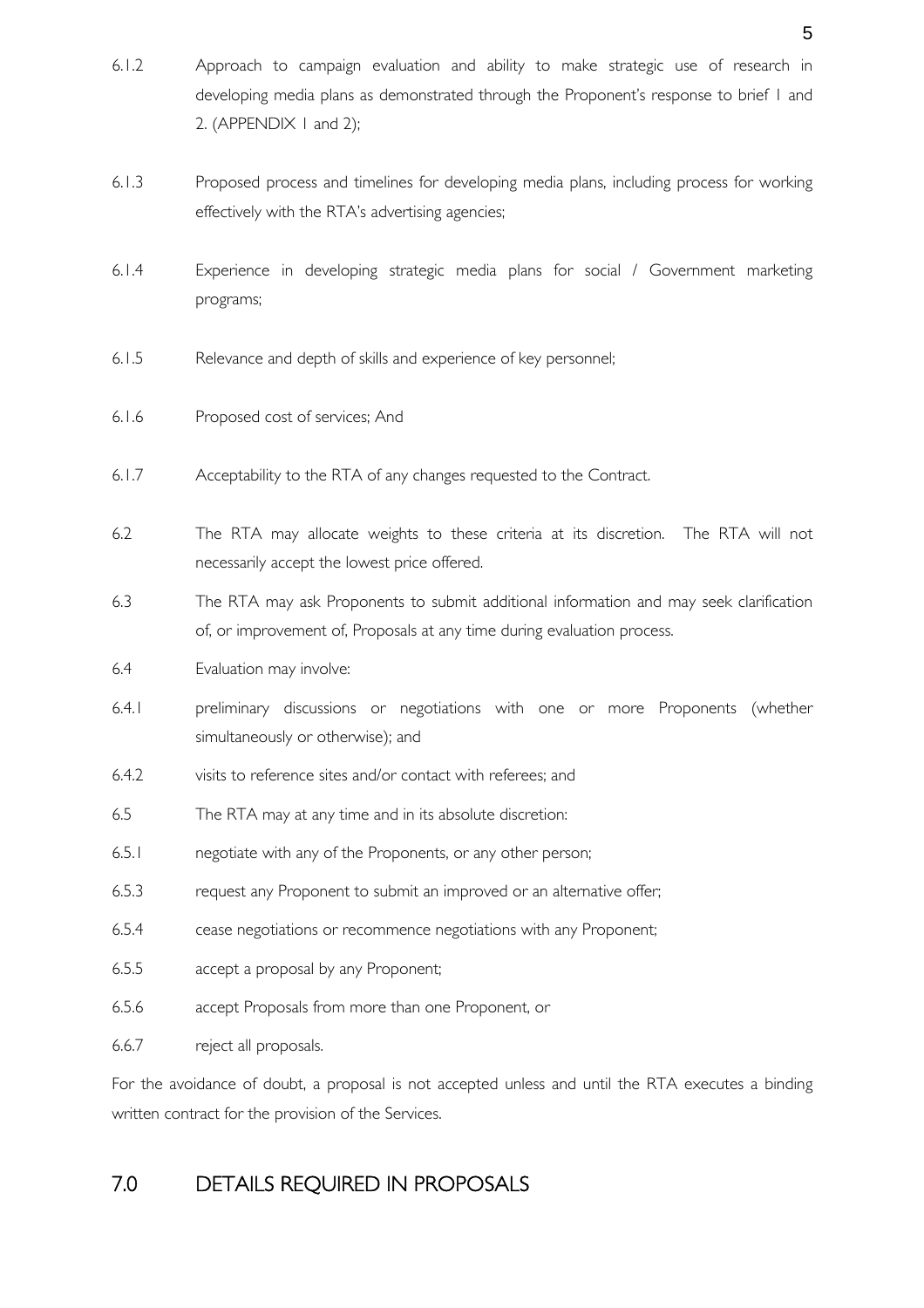- 7.1 Proposals must include the details outlined below, and in the following order.
- 7.1.1 Brief company background & credentials.
- 7.1.2 Details of personnel skills and experience, including those who would be working directly on the RTA's business. Please include reference to current or previous social marketing and Government experience.
- 7.1.3 Two (2) case studies demonstrating the agencies capacity to develop strategically sound and cost-effective media plans.
- 7.1.4 Responses to the two (2) briefs included as Appendix 1 and Appendix 2.
- 7.1.5 The Proponent's proposed approach/process and timeline for developing media plans for major campaigns and working with the RTA's creative agencies. The timeline should include reference to days and weeks rather than specific dates.
- 7.1.6 The Proponent's contract price and remuneration structure based on the information contained in this RFP.
- 7.1.7 Details (shown in Track Change) of all amendments the Proponent requires to the Contract.

### 8.0 RFP SUBMISSION DETAILS

8.1 The Proponent must deposit three (3) copies of its Proposal to: RTA Tender Box Roads and Traffic Authority NSW Ground Floor Foyer Tower A, Centennial Plaza 260 Elizabeth Street Surry Hills, NSW 2010

#### by 2pm on Friday 25 May 2007

8.2 Proposals received after 2pm Friday 25 May 2007 will be considered to be late Proposals. Late Proposals will be excluded from consideration unless the RTA determines in its absolute discretion, and without having any obligation to do so, that it is appropriate for a late Proposal to be considered. Facsimile or electronic Proposals will not be accepted.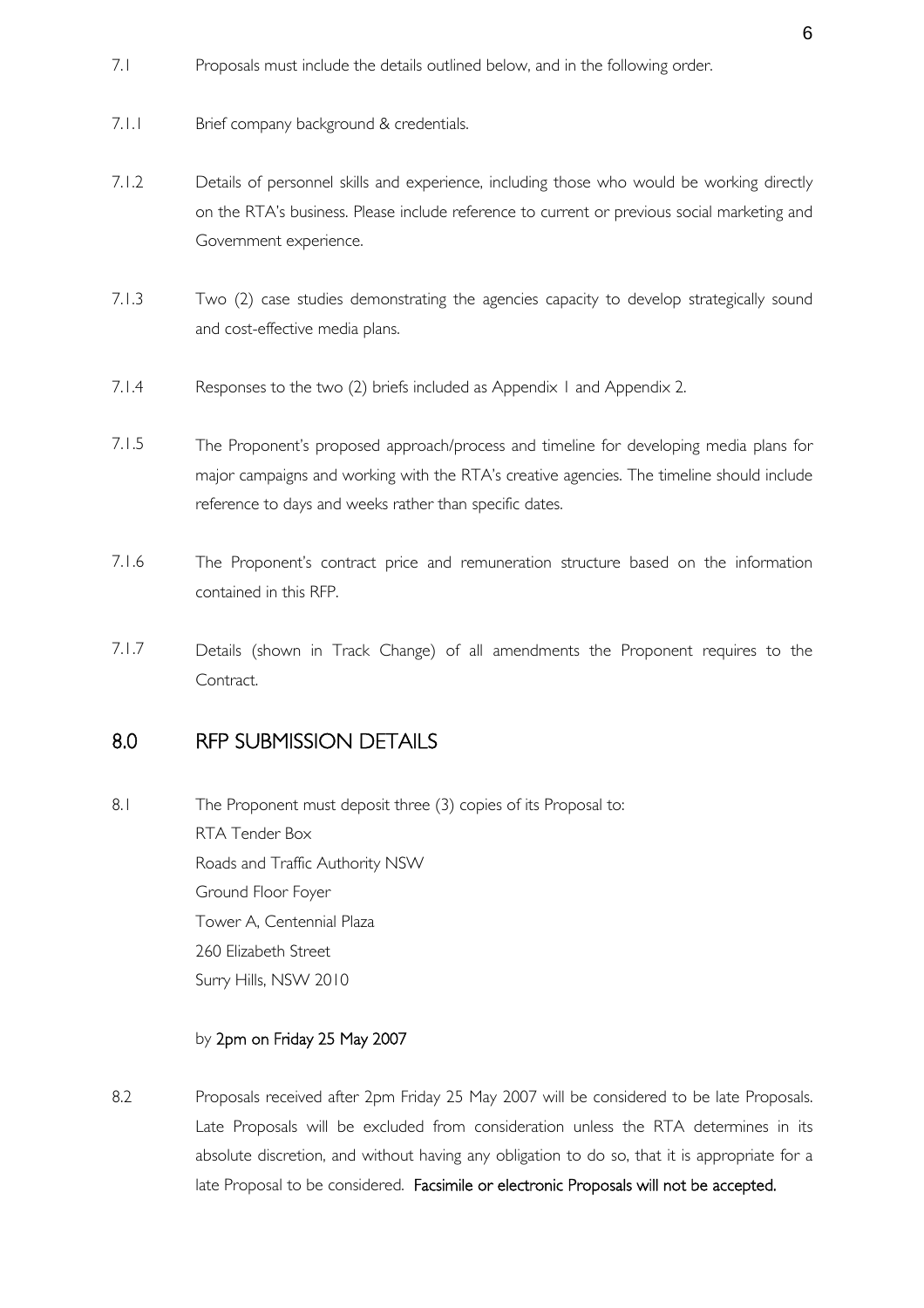- 8.3 Proposals must be lodged in a sealed envelope or package and marked "Strictly Private and Confidential" and "Request for Proposals – Paid media planning and strategy services'". The identity of the Proponent submitting the Proposal must be clearly stated on the outside face of the Proposal.
- 8.4 The contents of each copy of the Proposal must be identical. The documents that comprise the Proposal must be enclosed in a sealed package. If more than one package is delivered, each package must carry some unifying reference and an indication of the number of packages in total (i.e. 1 of 2, 2 of 2 etc). The reference should be visible both on the exterior of the package and on the Proposal.

### 9.0 ADDENDA

- 9.1 All amendments to this RFP will be issued in the form of addenda. No explanation or interpretation of the document may be relied on by a Proponent as an amendment to this document unless noted by RTA as an addendum. Such addenda will become part of the RFP.
- 9.2 Proponents may request clarification of this RFP from the RTA. The RTA's response to a request made may be sent to all Proponents as an addendum, if the RTA feels that this is appropriate in the RTA's discretion. The RTA may issue addenda or clarifications to Proponents up to the response submission date.
- 9.3 Each Proponent receiving an addendum must, on receipt of the addendum, confirm receipt of the addendum to the RTA in writing to the contact details given at paragraph 11.1 below. Each Proponent receiving an addendum must confirm in their RFP that allowances have been made for each addendum.
- 9.4 Proponents must advise the RTA promptly of any errors, omissions, ambiguities or discrepancies in this document, including any addendum to it, of which the Proponent becomes aware. If necessary, RTA will issue each Proponent with a direction indicating the correct interpretation of the ambiguity or correcting the error, discrepancy or omission.

### 10.0 RFP DOCUMENTS

- 10.1 The following documents are included as RFP documents to assist Proponents:
- 10.1.1 Two (2) briefs. (APPENDIX 1 and 2).
- 10.1.2 RTA Standard Professional Services Contract. (APPENDIX 3).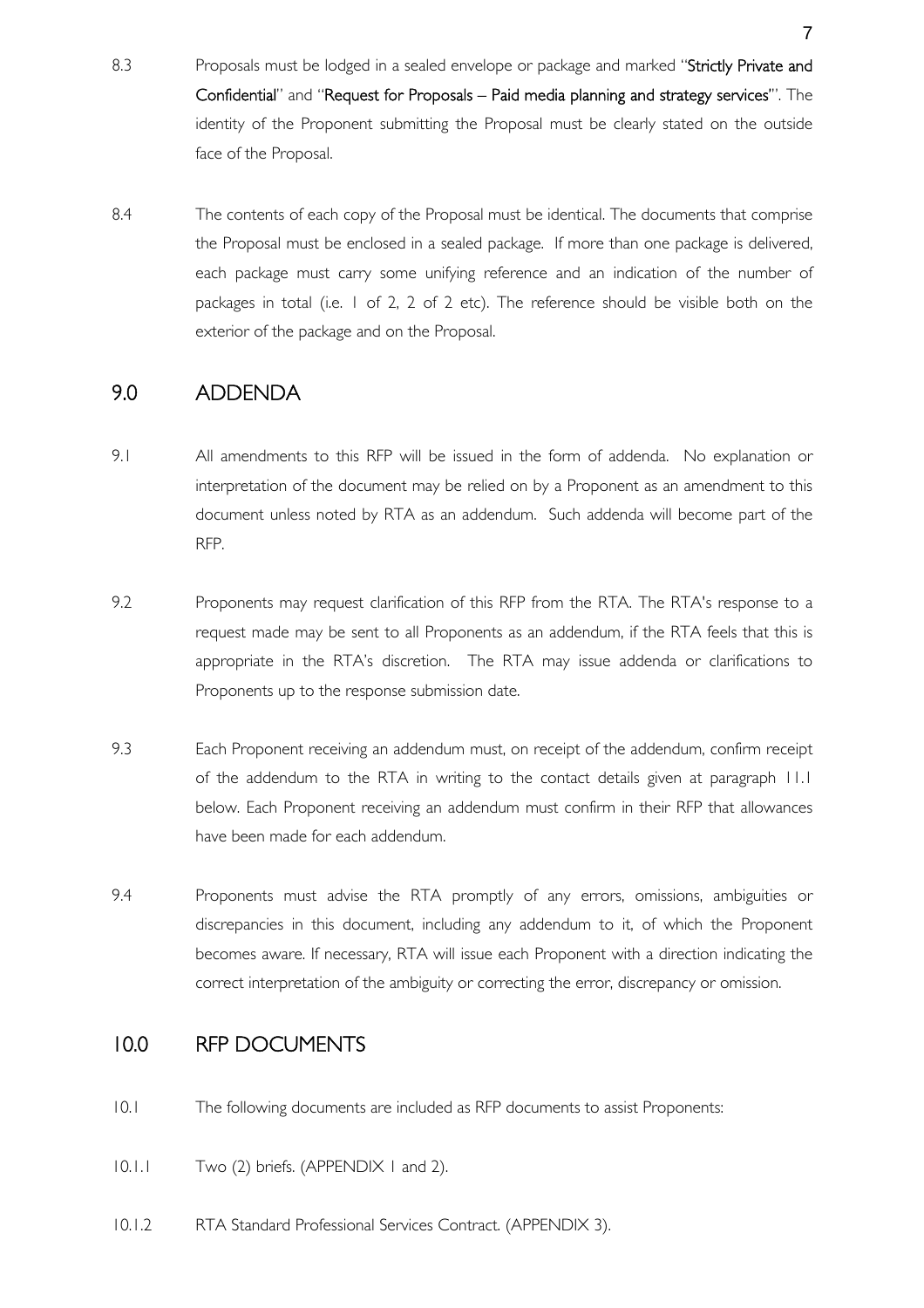### 11.0 ADDITIONAL INFORMATION AND ENQUIRIES

11.1 Any enquires relating to this RFP must be made in writing and directed to the RTA's representative using the following contact details:

> Mr Joel Gray Campaign Manager, Marketing and Corporate Communications Roads and Traffic Authority of New South Wales Level 10, Centennial Plaza 260 Elizabeth Street Surry Hills NSW 2010 E-mail: Joel\_Gray@rta.nsw.gov.au

### 12.0 NO LEGAL RELATIONSHIP

- 12.1 This invitation is not an offer.
- 12.2 No legal or other obligation will arise between the Proponent and the RTA or the NSW Government until a formal Contract has been signed. To the extent permitted by law, Proponents will have no claim against the RTA arising out of the RTA's failure to comply with this RFP or the RTA's exercise, or failure to exercise, any rights under this invitation, including without limitation as a result of delays to the selection process.
- 12.3 Participation in any stage of this RFP process, or in relation to any matter concerning a Proposal, will be at the Proponent's sole risk. All costs, losses and expenses incurred Proponents (or their employees, agents, contractors or advisors) in any way associated with this RFP will be borne entirely by the Proponents and the RTA will not under any circumstances compensate Proponents for them.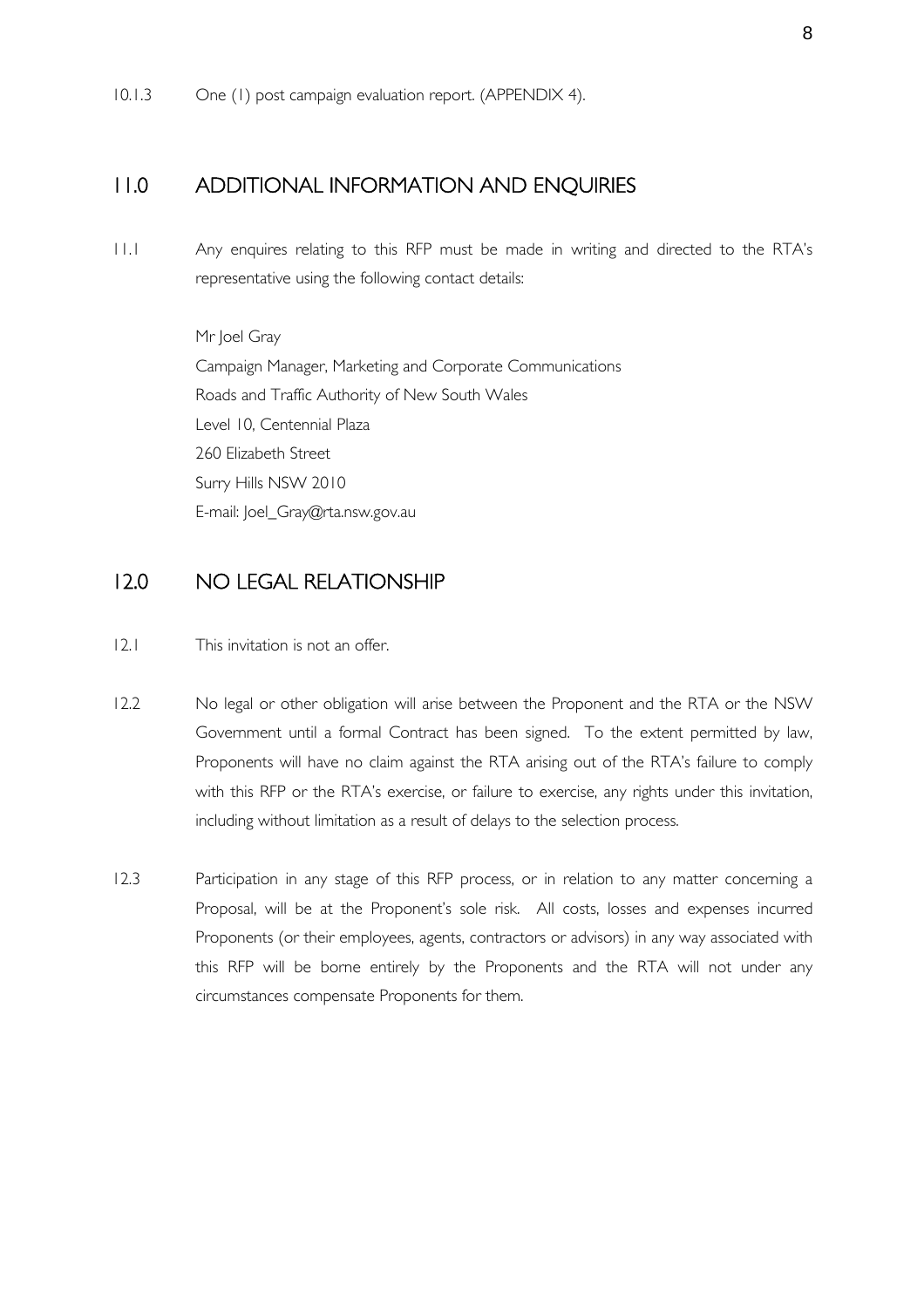### 13.0 CONFIDENTIALITY

#### 13.1 RTA confidential information

RTA confidential information includes all information contained in this RFP or subsequently provided by the RTA other than information which is or becomes public knowledge (unless through a breach of confidentiality by Proponent).

RTA confidential information may be disclosed by a Proponent to its employees, agents, contractors and advisors only on a strict need to know basis and solely for the purposes of evaluating the contents of this RFP, preparing a Proposal and negotiating any resulting contract. Proponents must ensure the recipients are bound by similar confidentiality obligations in respect of the information.

Proponents are also permitted to disclose RTA Confidential Information to the extent required by law. However, prior to any such disclosure the RTA must be notified in writing so that the RTA has the opportunity to make objections to the disclosure.

Proponents must not otherwise use or disclose RTA confidential information.

Proponents must not make any announcement or release any information regarding this RFP without the RTA's prior written consent.

#### 13.2 Return and destruction of RTA confidential information

The RTA may require Proponents to return or destroy all copies of this RFP and any other RTA confidential information

#### 13.3 Proponent's confidential information

Proponents should clearly identify any confidential information in their Proposal such as information about your company, products, services and customers. Such information will not be confidential if the RTA already know the information, it is public knowledge or the RTA has already obtained the information on a non-confidential basis.

Proponents must not mark the whole or substantially the whole of their Proposal as confidential. Proponents must not claim confidentiality for any part of their Proposal which is not genuinely confidential.

The RTA will keep a Proponent's confidential information confidential. Proponents agree that the RTA may disclose any information in their proposal (including their confidential information) to the RTA's employees, agents, contractors or advisors on a need to know basis and for the purpose of evaluating or clarifying the Proposal or negotiating any resulting Contract.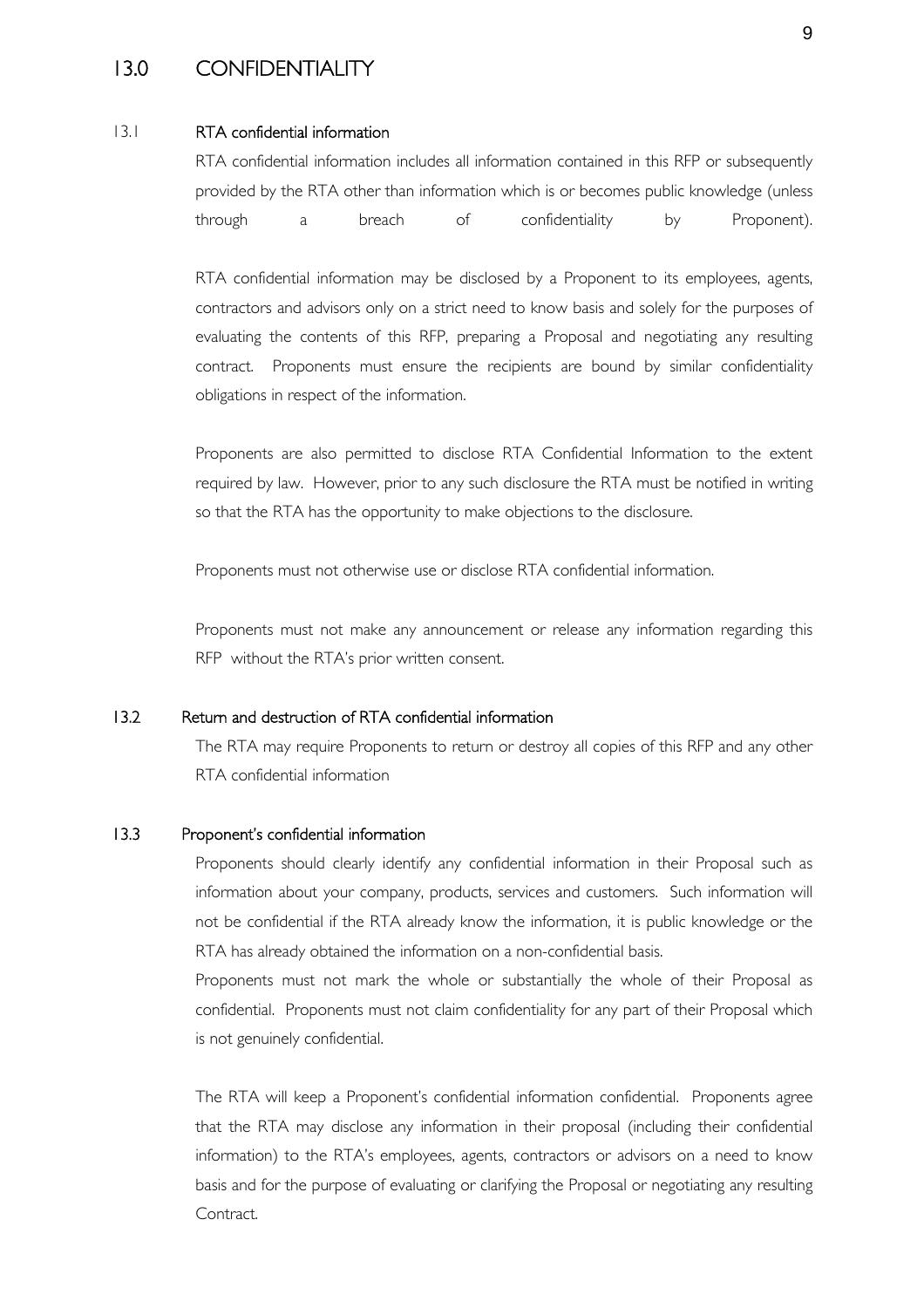### 14.0 CLARIFICATIONS OR IMPROVEMENTS

- 14.1 The RTA may engage in discussions or negotiation with Proponents.
- 14.2 During the assessment of the Proposals, the RTA may seek clarification or improvement of any Proposal. Proponents must promptly respond to all requests for clarification or improvement in writing.

### 15.0 CONFLICT OF INTEREST

15.1 If a Proponent at any time during the selection process discovers that it has a real or perceived conflict of interest regarding the Project the Proponent must declare the interest to the RTA as soon as the conflict is known to the Proponent and comply with any direction issued by the RTA in relation to the conflict.

### 16.0 FREEDOM OF INFORMATION

16.1 RFPs and any other information provided by Proponents may be subject to the provisions of the Freedom of Information Act NSW (the "Act"). Proponents should note that the Act gives to members of the public rights of access to documents of the NSW Government and its agencies.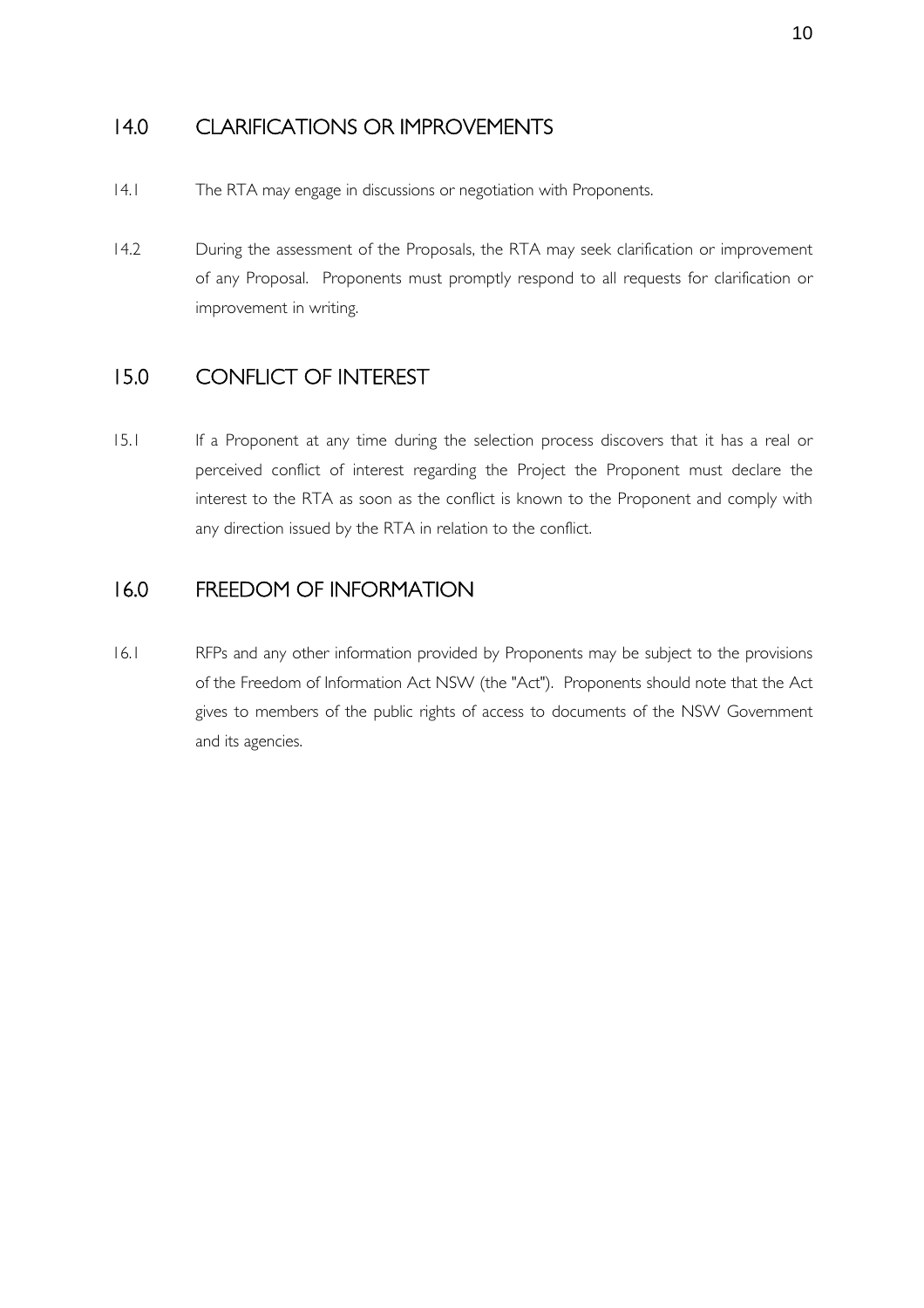16.2 All or part of such information may be disclosed to third parties if there is a requirement to do so under the provisions of the Act. Any information that is commercially sensitive or confidential must be marked "Commercial and Confidential" by the Proponent. The special notation must not be used unless the information is genuinely confidential. Marking information as "Commercial and Confidential" or "Commercial in Confidence" will not necessarily prevent disclosure of the information in accordance with the Act. Any decision to release information will be taken by the RTA with reference to the requirements of the Act. Proponents will not be entitled to make any claim in relation to any actions taken in relation to, or under the Act.

### 17.0 DISCLAIMER

- 17.1 The RTA makes no warranty or representation, and does not assume any duty of care to Proponents that the information in this invitation or any other document provided by the RTA or any other person on behalf of the RTA is accurate, adequate, suitable or complete, and the RTA accepts no responsibility for interpretations placed on the information by Proponents.
- 17.2 Proponents should submit their Proposals based on their own investigations and determinations and must not rely on the information contained in this invitation or such other documents.

### 18.0 CHANGES TO RFP PROCESS

18.1 Without limiting the RTA's other rights under this RFP, the RTA reserves the right to cancel, amend, vary, supplement or replace any of the terms of this RFP at any time.

### 19.0 MEETINGS

19.1 The RTA may from time to time during the selection process convene meetings with Proponents to discuss issues associated with the selection process, the Proponent's RFP or any other aspect of the Project.

### 20.0 RETENTION OF RFPs

20.1 Despite any intellectual property or ownership rights which may apply, the RTA will be entitled to retain all RFPs and all correspondence and other materials received from Proponents.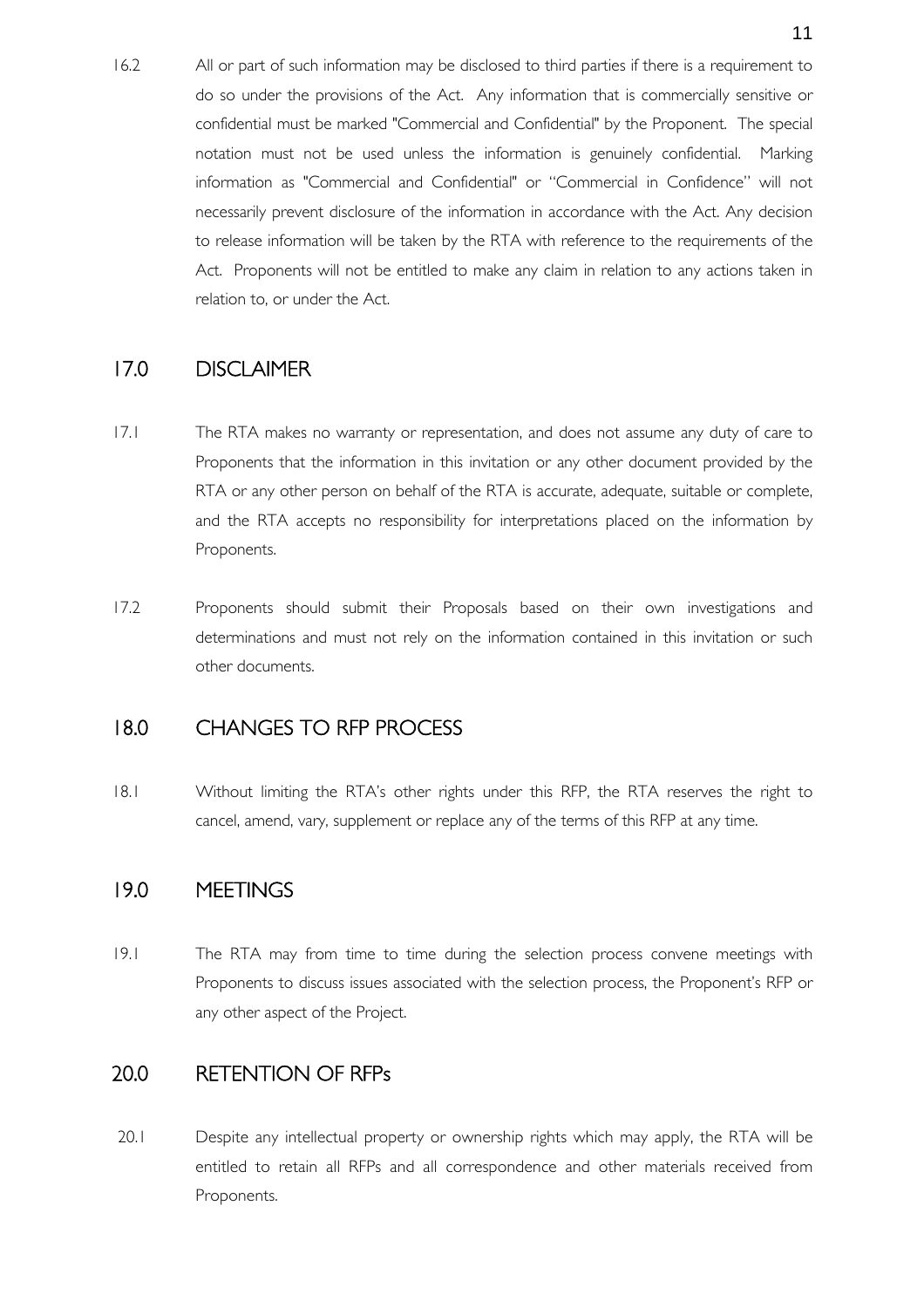### 21.0 COLLUSION

21.1 Any collusion between Proponents may lead to the exclusion of one or all of the Proponents involved in the collusion.

### 22.0 RESERVATION OF RIGHTS

- 22.1 The RTA reserves its right to reject any or all Proposals.
- 22.2 The RTA also reserve the right without assigning any reasons to not appoint any Proponent, not proceed with the selection of a Contractor or to proceed with the Services on a basis not set out in this RFP.

### 23.0 CODE OF PRACTICE AND CODE OF TENDERING

- 23.1 All Proponents must comply with the Code of Practice and the Code of Tendering for New South Wales Government Procurement ("Codes"). Proponents should be aware of the Codes and their obligations under the Codes. Failure of a Proponent to comply with the Code may be taken into account by the RTA for this or any subsequent RFP or tender and may result in this or any subsequent RFP or tender being passed over without prejudice to any other rights of remedy or action available to the RTA.
- 23.2 Submission of a Proposal is evidence of the Proponents willingness to submit such information as RTA may require to evidence the Contractor's compliance with the Codes for the term of any Contract.

### 24.0 PROBITY ADVISOR

- 24.1 The RTA will appoint a Probity Adviser in respect of this RFP. The Probity Adviser's role in the evaluation process will include the following:
	- a. ensuring that the procedures adopted in the receipt of Proposals and the evaluation process are fair and equitable and that the probity of the process is independently validated; and
	- b. providing assurance to all interested proponents that appropriate processes were adhered to and that no proponent was given an unfair advantage or was unfairly discriminated against.
- 24.2 The Probity Adviser is not a part of the Evaluation Panel but an independent observer of the process and will not be involved in the actual evaluation of any Proposal. Proponents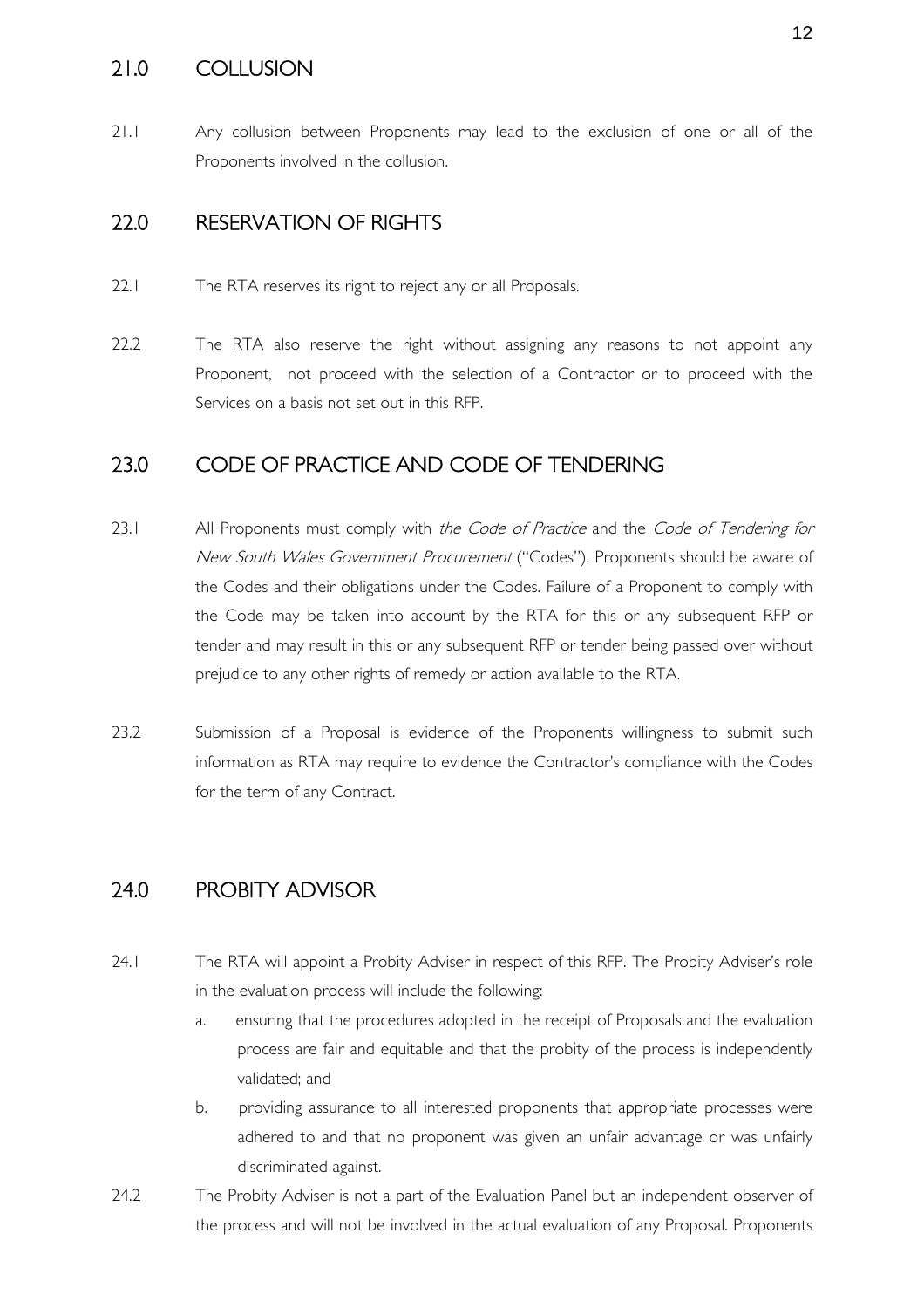24.3 The probity advisor for this RFP is Peter Houston (m 0411 091 867)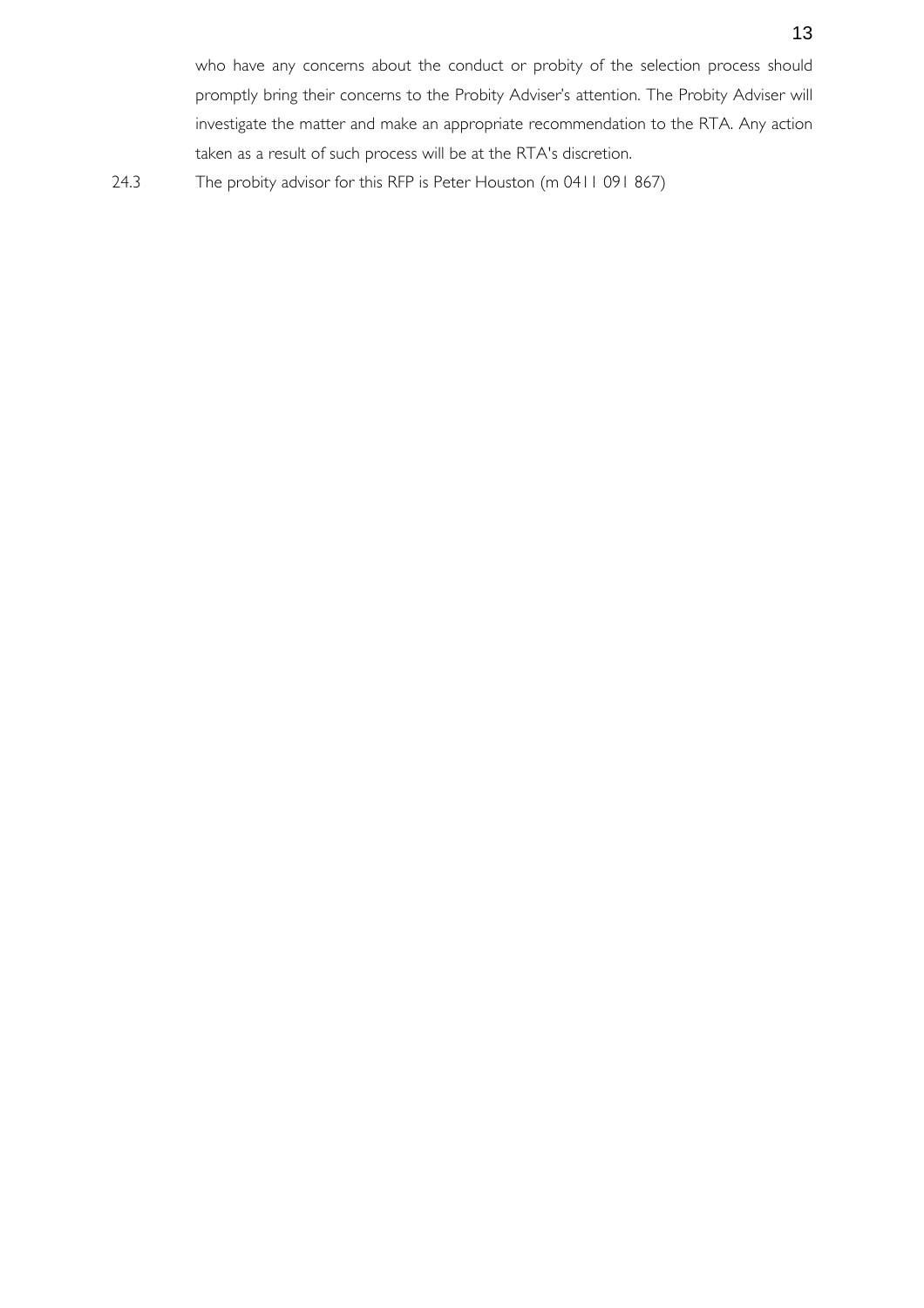# APPENDIX 1 BRIEF 1 MEDIA STRATEGY AND PLAN NRL SPECIALTY PLATES LAUNCH

### 1.0 BACKGROUND

1.1 The RTA is excited to announce a new partnership with the National Rugby League in creating number plates designed with club colours and logos for New South Wales residents, primarily in Sydney, Wollongong and Newcastle. These plates will debut in August of 2007 and retail between \$49 and \$449, depending on the design and personalization option on the plate.

### 2.0 TARGET AUDIENCE

2.1 As a background study conducted for the RTA of NRL fans who own a vehicle, the following was found:

- 60% were male;

- majority reported an average income between \$24,999 - \$79,999;

 - are predominantly one car families that drive either (in order) a Holden, Toyota, Ford, Mitsubishi.

2.2 The survey respondents claimed to view the following media daily:

18% - read The Daily Telegraph

6% - read the Sydney Morning Herald

- 21% listen to FM radio
- 14% listen to AM radio
- 49% watch free to air TV
- 13% watch pay TV

### 3.0 BUDGET

- 3.1 The budget is \$100,000.
- 4.0 TASK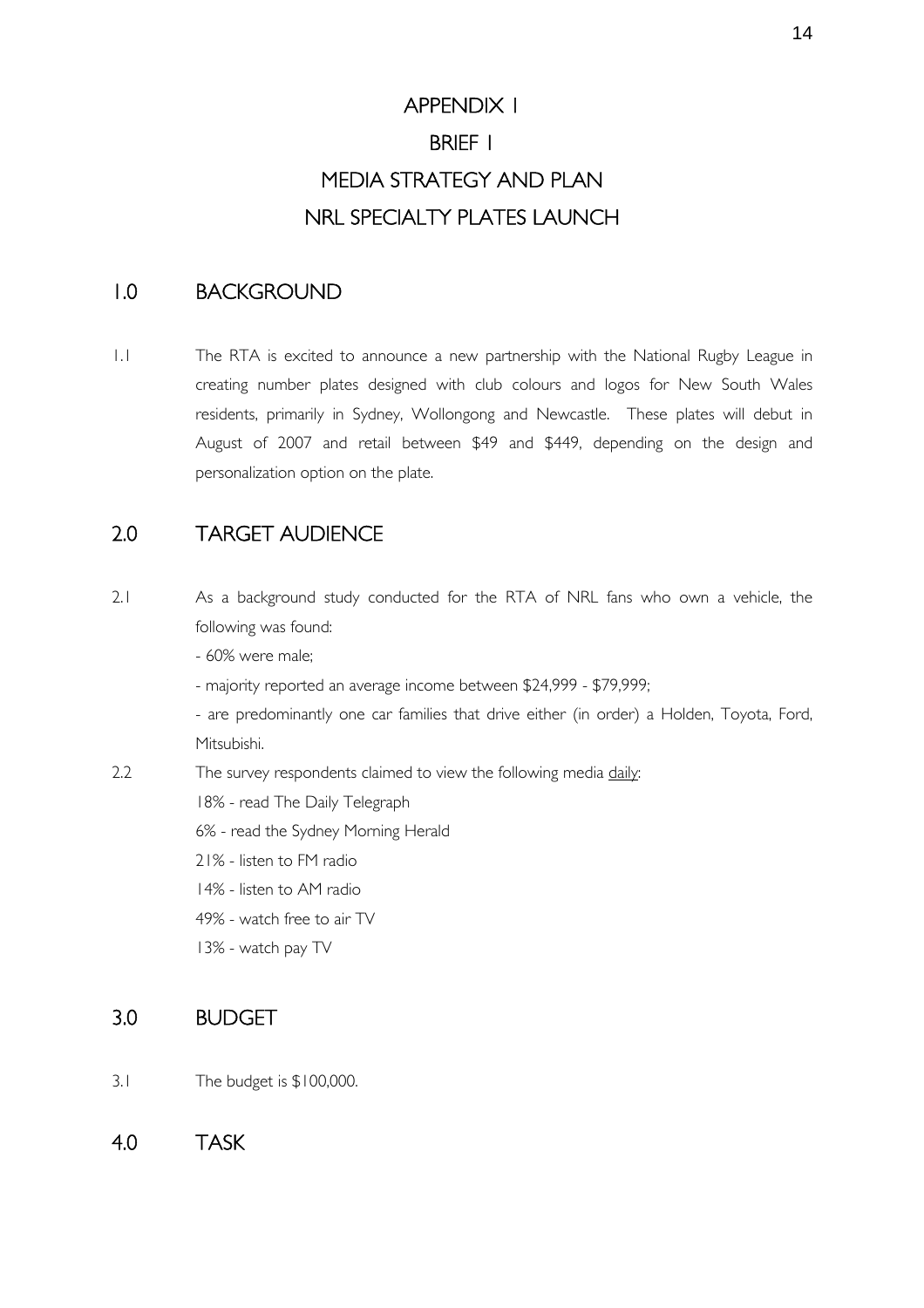- 4.1 Prepare a media strategy (maximum of 2,000 words) outlining your approach to the brief and a media plan.
- 4.2 Assume that no creative work for this campaign has yet been developed and that the creative agency is waiting on media recommendations before they develop concepts.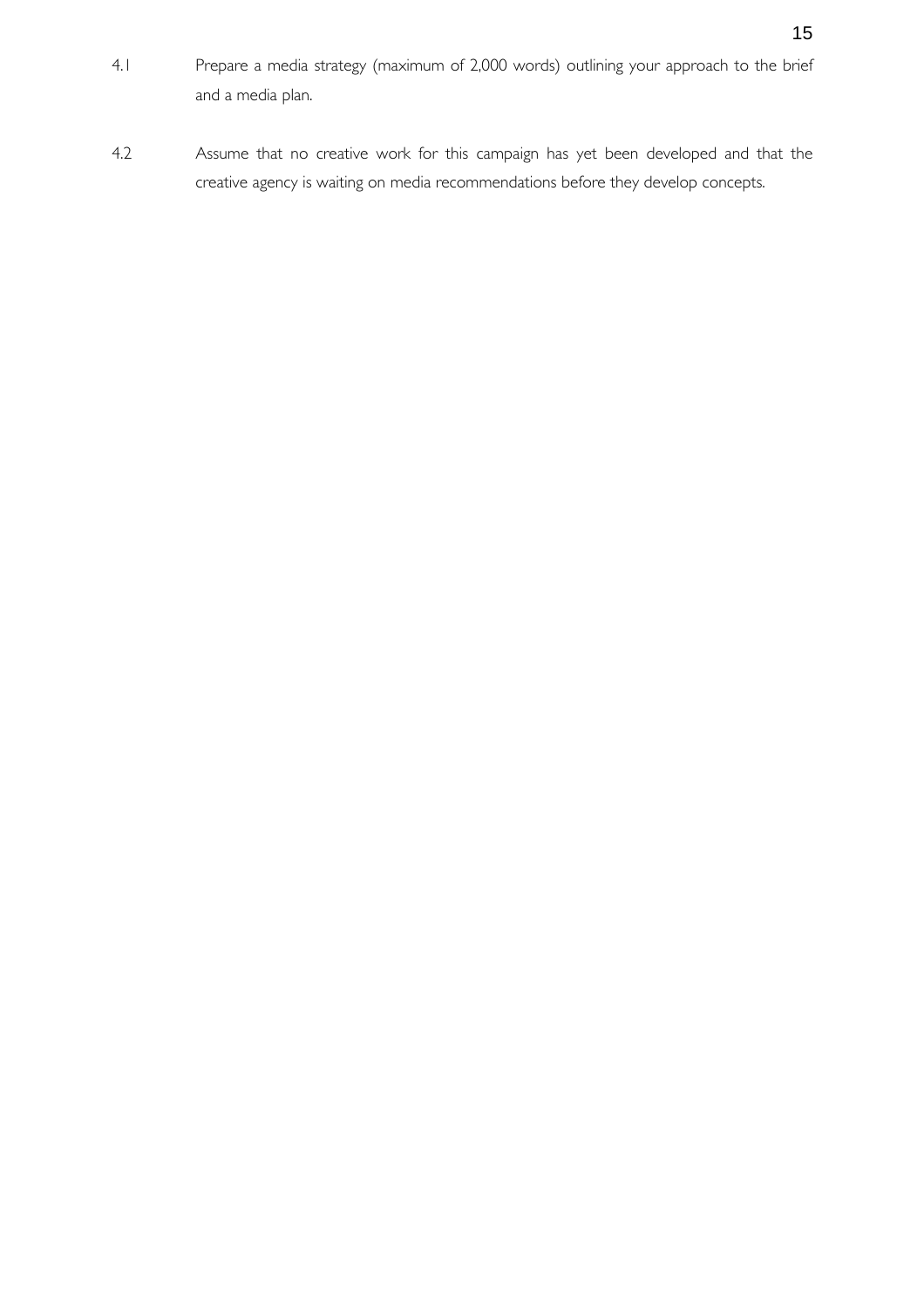### APPENDIX 2

### BRIEF 2

# MEDIA STRATEGY AND PLAN SUPERVISING DRIVERS 120 HOURS REQUIREMENT

### 1.0 BACKGROUND

- 1.1 The current requirement is for learner drivers to log 50 hours of driving with a supervisor for a minimum of six months prior to receiving their provisional (P) driver license. The license is valid for 36 months.
- 1.2 Starting July 1, 2007, a new requirement for learner drivers will be introduced, learner drivers will be required to log 120 hours of driving with a supervisor over a one year period prior to receiving their provisional (P1 & P2) driver license. The license is now valid for 60 months.
- 1.3 The objective of the new program is to ensure L drivers are better educated, safer drivers prior to them receiving their P1 driver license.
- 1. 4 Based on surveys from workshops for supervisor drivers to help learner drivers become safer drivers, 67% of supervisor drivers do intend to supervise their learner drivers between 2-4 hours per week.
- 1.5 There is a negative attitude however toward the new 120 hour requirement among supervisor drivers (90% of which are parents) given that this is an average 2.3 hour per week for one year commitment by the supervisor driver. There will be a campaign to educate on the new program and to highlight the benefits of the design of the new L plate program, and to ease the concern among supervisor drivers of the requirement.

### 2.0 TARGET AUDIENCE

2.1 The primary target audience is parents aged 35-60, required to spend on average 2.3 hours a week with their children on the roads helping them learn to drive.

### 3.0 BUDGET

3.1 The budget is \$500,000.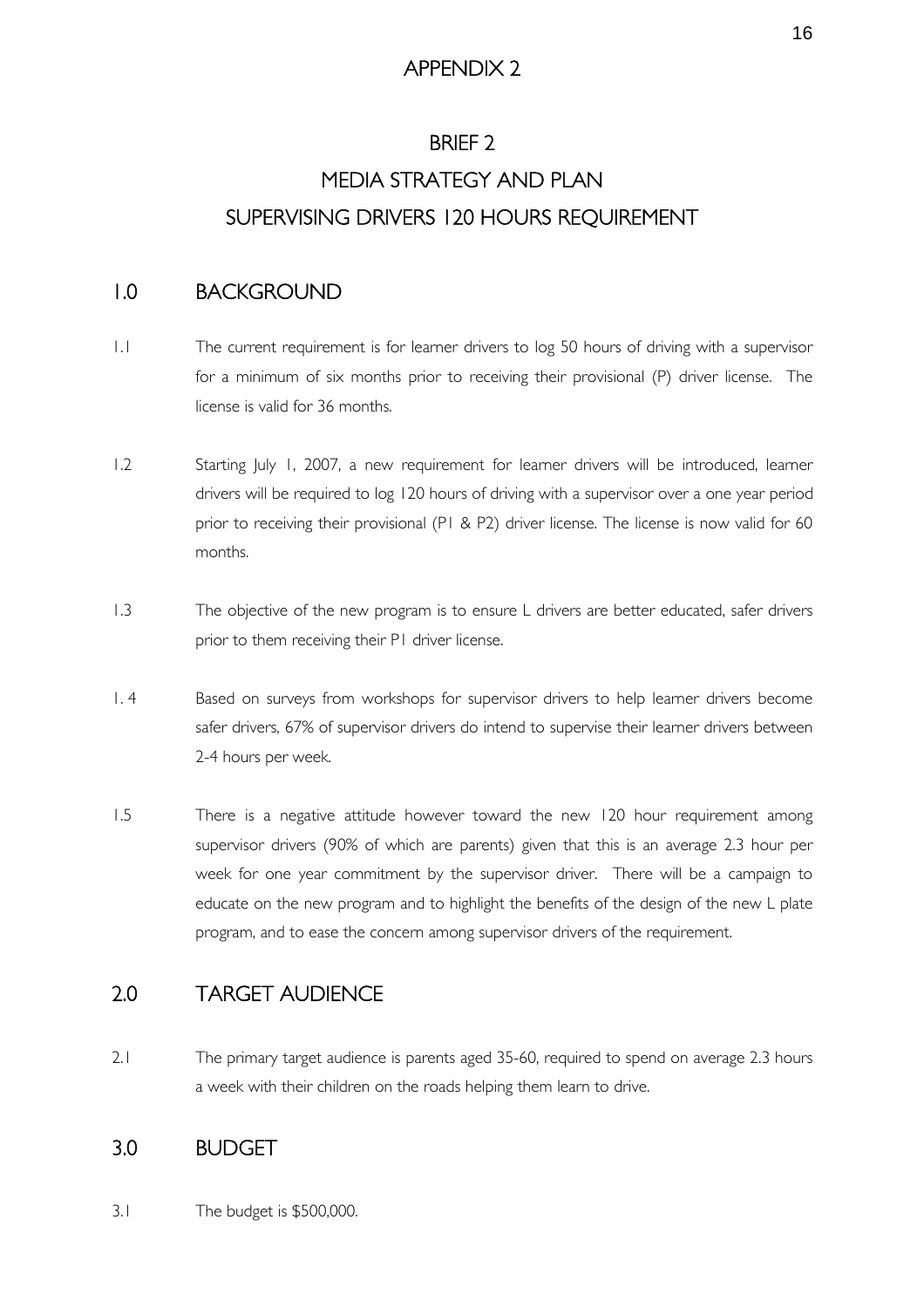# 4.0 TASK

- 4.1 Prepare a media strategy (maximum of 2,000 words) outlining your strategy to the brief and a media plan.
- 4.2 Assume that no creative work for this campaign has yet been developed and that the creative agency is waiting on media recommendations before they develop concepts.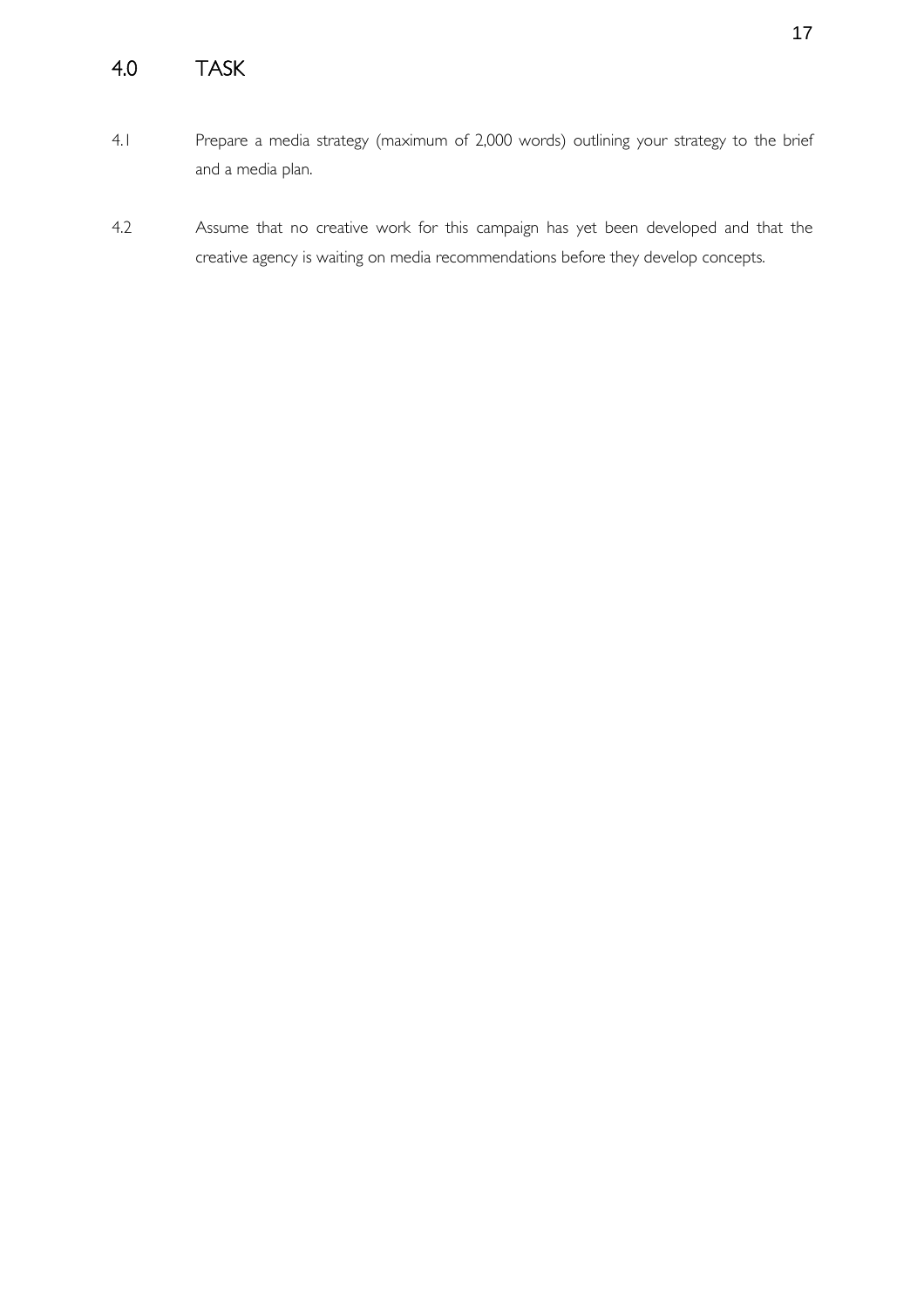# APPENDIX 3 PROFESSIONAL SERVICES CONTRACT



# PROFESSIONAL SERVICES DEED MEDIA STRATEGY & PLANNING

Legal Branch, Roads and Traffic Authority of New South Wales, DX 13 SYDNEY Ph: 9218 6384 Fax: 9218 6509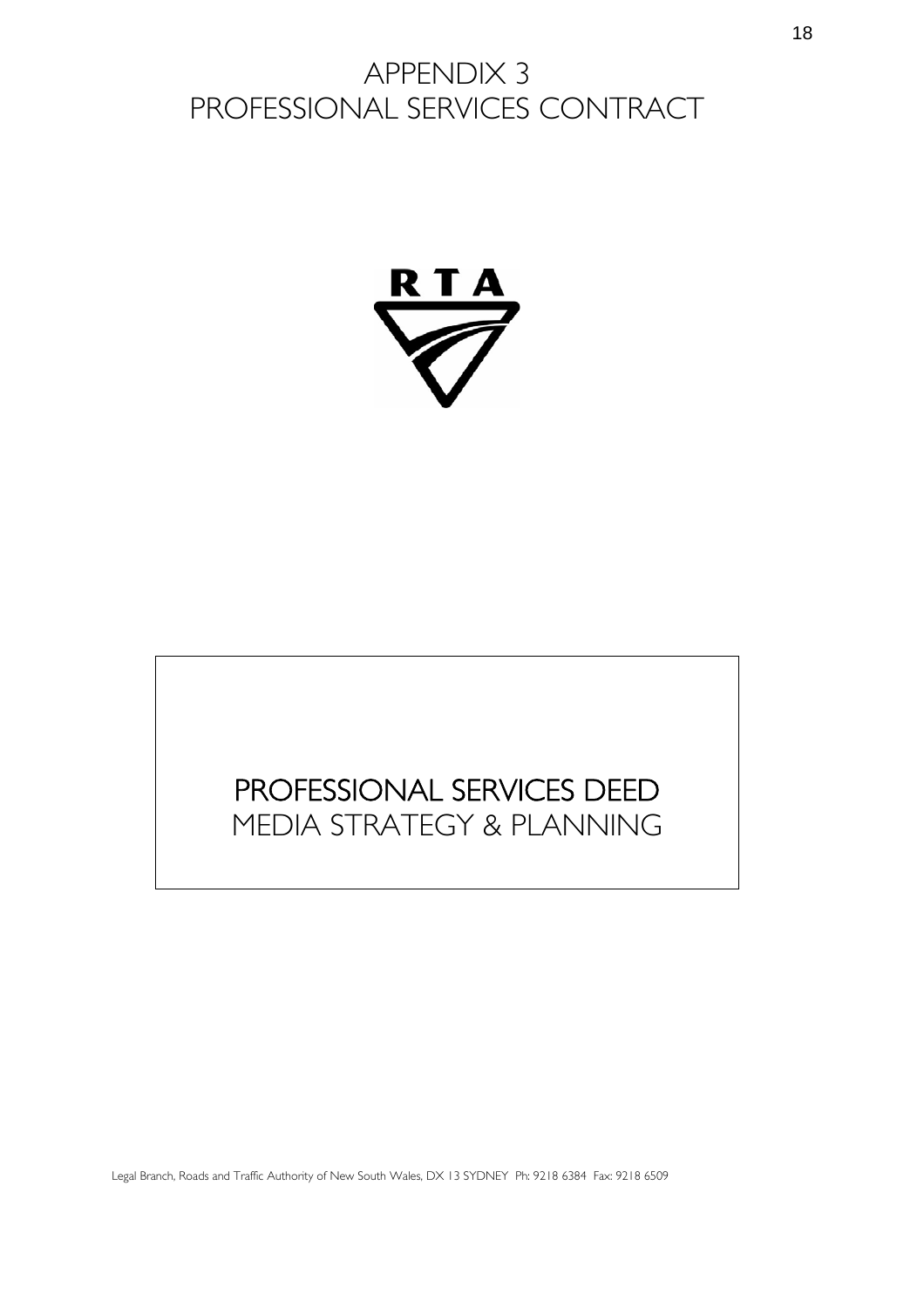# TABLE OF CONTENTS

# I. DEFINITIONS

| 2.   | <b>ENGAGEMENT</b>                                                                                                                                                                                                                                                                                                                                                                            |
|------|----------------------------------------------------------------------------------------------------------------------------------------------------------------------------------------------------------------------------------------------------------------------------------------------------------------------------------------------------------------------------------------------|
| 3.   | <b>AGENCY'S OBLIGATIONS</b>                                                                                                                                                                                                                                                                                                                                                                  |
| 3.1  |                                                                                                                                                                                                                                                                                                                                                                                              |
| 3.2  |                                                                                                                                                                                                                                                                                                                                                                                              |
| 3.3  |                                                                                                                                                                                                                                                                                                                                                                                              |
| 3.4  |                                                                                                                                                                                                                                                                                                                                                                                              |
| 3.5  |                                                                                                                                                                                                                                                                                                                                                                                              |
| 3.6  |                                                                                                                                                                                                                                                                                                                                                                                              |
| 3.7  |                                                                                                                                                                                                                                                                                                                                                                                              |
| 3.8  |                                                                                                                                                                                                                                                                                                                                                                                              |
| 3.9  |                                                                                                                                                                                                                                                                                                                                                                                              |
| 3.10 |                                                                                                                                                                                                                                                                                                                                                                                              |
| 3.11 |                                                                                                                                                                                                                                                                                                                                                                                              |
| 3.12 |                                                                                                                                                                                                                                                                                                                                                                                              |
| 3.13 |                                                                                                                                                                                                                                                                                                                                                                                              |
| 3.14 |                                                                                                                                                                                                                                                                                                                                                                                              |
| 3.15 | $\label{cor:con:1} \textit{Commissions}.\textit{}.\textit{}.\textit{}.\textit{}.\textit{}.\textit{}.\textit{}.\textit{}.\textit{}.\textit{}.\textit{}.\textit{}.\textit{}.\textit{}.\textit{}.\textit{}.\textit{}.\textit{}.\textit{}.\textit{}.\textit{}.\textit{}.\textit{}.\textit{}.\textit{}.\textit{}.\textit{}.\textit{}.\textit{}.\textit{}.\textit{}.\textit{}.\textit{}.\textit{}$ |
| 3.16 |                                                                                                                                                                                                                                                                                                                                                                                              |
| 4.   |                                                                                                                                                                                                                                                                                                                                                                                              |
| 4.1  |                                                                                                                                                                                                                                                                                                                                                                                              |
| 4.2  |                                                                                                                                                                                                                                                                                                                                                                                              |
| 5.   |                                                                                                                                                                                                                                                                                                                                                                                              |
| 5.1  |                                                                                                                                                                                                                                                                                                                                                                                              |
| 5.2  |                                                                                                                                                                                                                                                                                                                                                                                              |
| 5.3  |                                                                                                                                                                                                                                                                                                                                                                                              |
| 5.4  |                                                                                                                                                                                                                                                                                                                                                                                              |
| 5.5  |                                                                                                                                                                                                                                                                                                                                                                                              |
| 5.6  |                                                                                                                                                                                                                                                                                                                                                                                              |
| 5.7  |                                                                                                                                                                                                                                                                                                                                                                                              |
| 5.8  |                                                                                                                                                                                                                                                                                                                                                                                              |
| 5.9  |                                                                                                                                                                                                                                                                                                                                                                                              |
| 6.   |                                                                                                                                                                                                                                                                                                                                                                                              |
| 6.1  |                                                                                                                                                                                                                                                                                                                                                                                              |
| 6.2  |                                                                                                                                                                                                                                                                                                                                                                                              |
| 6.3  |                                                                                                                                                                                                                                                                                                                                                                                              |
| 6.4  |                                                                                                                                                                                                                                                                                                                                                                                              |
| 7.   |                                                                                                                                                                                                                                                                                                                                                                                              |
| 7.1  |                                                                                                                                                                                                                                                                                                                                                                                              |
| 7.2  |                                                                                                                                                                                                                                                                                                                                                                                              |
| 7.3  |                                                                                                                                                                                                                                                                                                                                                                                              |
| 7.4  |                                                                                                                                                                                                                                                                                                                                                                                              |
| 7.5  |                                                                                                                                                                                                                                                                                                                                                                                              |
| 8.   |                                                                                                                                                                                                                                                                                                                                                                                              |
| 8.1  |                                                                                                                                                                                                                                                                                                                                                                                              |
| 8.2  |                                                                                                                                                                                                                                                                                                                                                                                              |
| 8.3  |                                                                                                                                                                                                                                                                                                                                                                                              |
| 8.4  |                                                                                                                                                                                                                                                                                                                                                                                              |
| 8.5  |                                                                                                                                                                                                                                                                                                                                                                                              |
| 9.   |                                                                                                                                                                                                                                                                                                                                                                                              |
| 10.  |                                                                                                                                                                                                                                                                                                                                                                                              |
| 10.1 |                                                                                                                                                                                                                                                                                                                                                                                              |
| 10.2 |                                                                                                                                                                                                                                                                                                                                                                                              |
| 10.3 |                                                                                                                                                                                                                                                                                                                                                                                              |
| 10.4 |                                                                                                                                                                                                                                                                                                                                                                                              |
| 10.5 |                                                                                                                                                                                                                                                                                                                                                                                              |
| 10.6 |                                                                                                                                                                                                                                                                                                                                                                                              |
| 10.7 |                                                                                                                                                                                                                                                                                                                                                                                              |
| 10.8 |                                                                                                                                                                                                                                                                                                                                                                                              |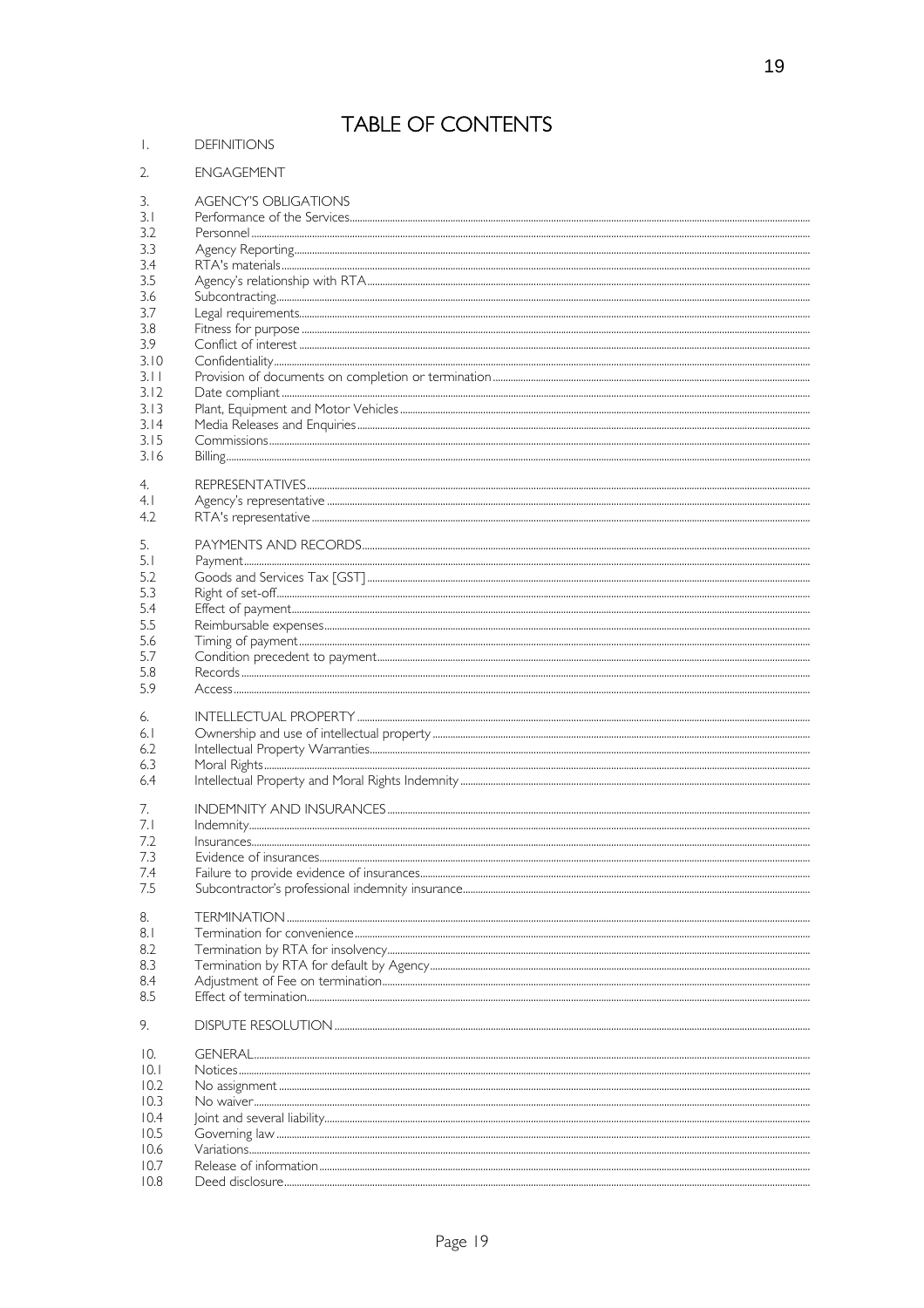THIS DEED is made on **Fig. 2018** between the following parties:

- 1. ROADS AND TRAFFIC AUTHORITY OF NEW SOUTH WALES of 260 Elizabeth Street, Surry Hills, New South Wales, ABN: 64480155255 ("RTA"); and
- 2. (Name) (Name) (Name)

 $(ABN:')$   $(('Agency')')$ 

#### THE PARTIES AGREE:

#### 1. DEFINITIONS

In this Deed:

"Brief" means the document attached to this Deed as Annexure 1 and any other requirements of RTA made known to the *Contractor* in relation to performance of the *Services*;

"Commission" means any commission paid or allowance made to, or benefit (in whatever form) received by, the Agency or its related entity;

"Contract Material" means all material brought or required to be brought into existence as part of, or for the purpose of, performing the *Services*, including but not limited to, software, source codes, inventions, designs, plans, brochures, manuals, other documents, information and data stored by any means;

"Control" means the possession, directly or indirectly, of the ability to influence the Agency's management decisions. Such influence is conclusively presumed to exist if one person or entity holds, directly or indirectly, 51% or more of the outstanding voting shares of another person or entity;

"Date Compliant" means, in respect of a product or service, a product or service whose performance and functionality are unaffected by any dates including dates prior to, during or after the year 2000, and which consistently and correctly processes data and date related information including, but not limited to, calculating, 2000, correctly recognising the year 2000 as a leap year in terms of both 29 February 2000 and day 366, and correctly handling days of the week, including that 31 December 2000 is a Sunday;

"Deed" means the agreement entered into between RTA and the Agency upon acceptance of the Agency's tender comprising the terms and conditions, all Schedules and Annexures and any other document incorporated into the Deed by reference;

"Existing Material" means all Intellectual Property owned by or licensed to the Agency before the date of the Deed;

"Fee" means the fee which is calculated at the rates or in the amount set out in Annexure 2 and as set out in the Order, excluding Zenith fees which will be paid directly by RTA;

## "GST" has the same meaning as in the A New Tax System (Goods & Services Tax) Act 1999 (Cth);

"Intellectual Property" means all rights in copyright, patents, registered and unregistered trademarks, registered designs, trade secrets, and all other rights of Intellectual Property defined in Article 2 of the Convention Establishing the World Intellectual Property Organisation of July 1967;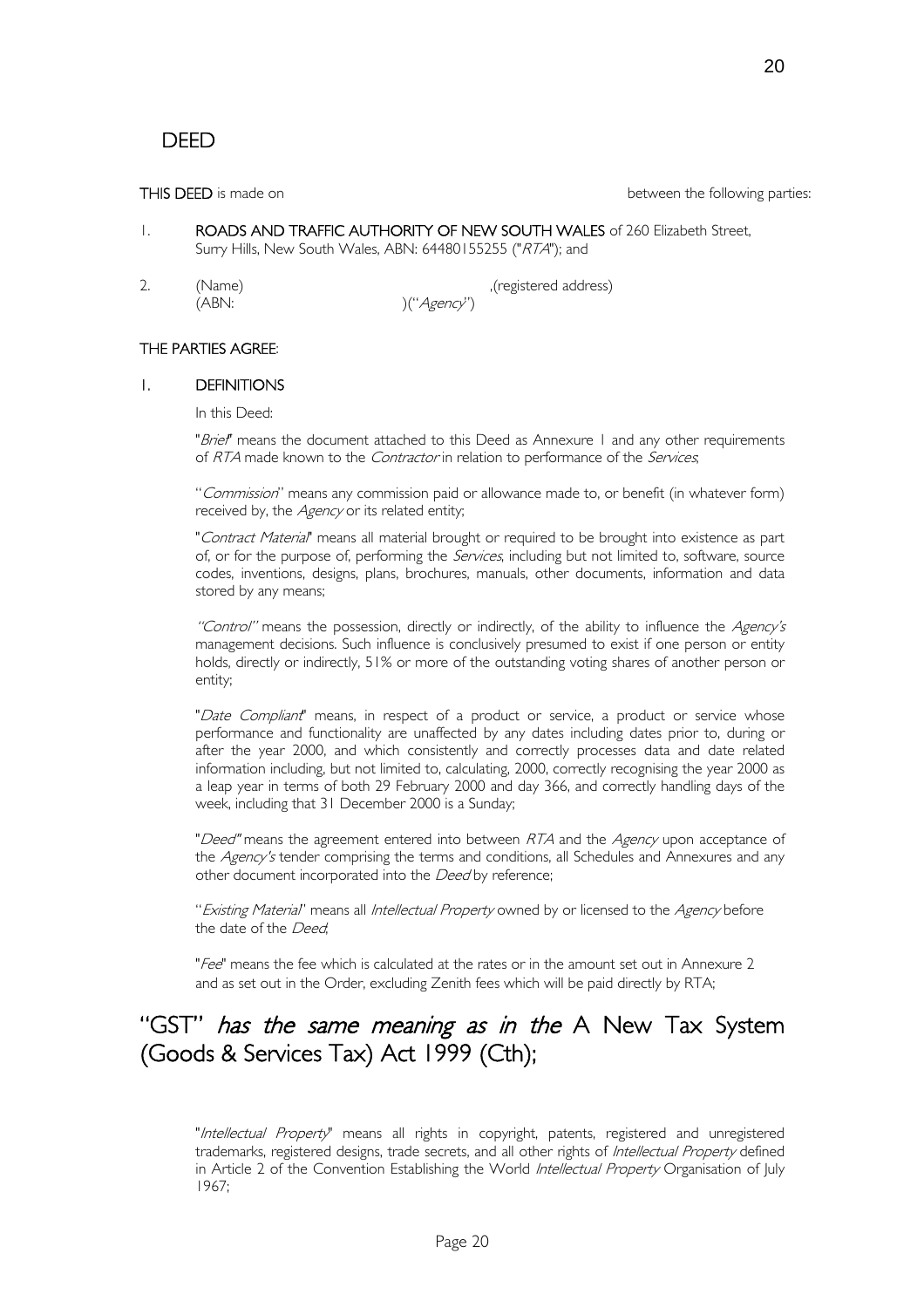"Masters" means all masters of the Contract Material or associated with the Contract Material including but not limited to motion picture film –including 'wild' footage, video tapes, CD-Roms, DVDs, cassette tapes, diskettes, and stored in any other form.

"Order" means any order or written instructions issued by RTA for the provision of the Services by the Agency to RTA from time to time under this Deed

### Personal Information" has the same meaning as in the Privacy and Personal Information Protection Act 1998 (NSW) and any Information Protection Principles *issued under such Act*;

"Related entity" has the same meaning as in the Corporations Law (Cth);

"Services" means the services described in the *Brief*, and

"Term" means the period stated in Item 1 of the Schedule.

### 2. ENGAGEMENT

In consideration of the *Agency's* offer to perform th*e Services, RTA* engages the *Agency* to provide such *Services* as required under individual Orders in accordance with this Deed. The *Agency* acknowledges that:

- (a) its charges for the *Services* required by an *Order* are calculated in accordance with the Fee.
- (b) RTA has an absolute discretion as to the number of Orders it issues to the Agency, including an absolute discretion not to issue any Orders at all during the term; and
- (c) RTA may, wherever and whenever it considers it in its best interests to do so, obtain the *Services* from other agencies.

#### 3. AGENCY'S OBLIGATIONS

#### 3.1 Performance of the Services

The Agency must perform the Services.

- (a) in a diligent manner;
- (b) to the standard of skill and care expected of an agency experienced in the provision of the type of services required by the Brief,
- (c) in a timely and expeditious manner so as to meet any timing requirements made known to the *Agency* and so as to complete the *Services* within the time for completion set out in any Order;
- (d) in a co-operative manner with others as directed by RTA.
- (e) by obtaining  $RTA's$  prior written approval (despite the issue of an Order) as to:
	- (i) the choice of media,
	- (ii) the scheduling of advertisements, and
	- (iii) anything nominated in an *Order* or in the *Brief* requiring specific approval.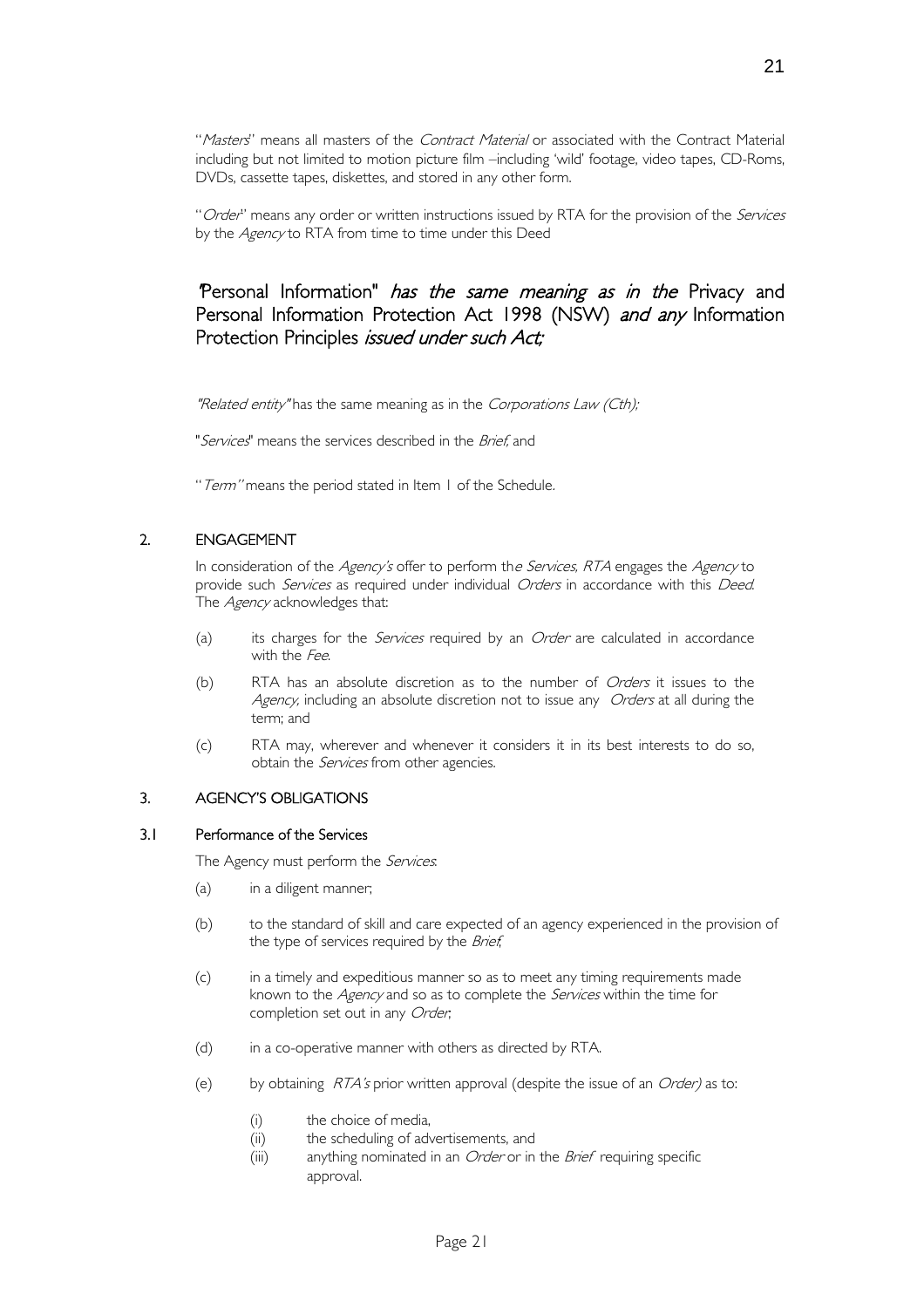The Agency must not make any commitments with respect to ordered advertising Services or incur any expenditure for which RTA may be liable unless the Agency has obtained the required approvals.

(f) by not exceeding the amount estimated or actually quoted for performance of the Services under an Order without RTA's prior written consent.

#### 3.2 Personnel

The Agency must ensure that all personnel engaged by it in connection with the Services are appropriately qualified, competent and experienced to provide the Services in accordance with this Deed.

If RTA requires the Agency to provide the services of a nominated person to perform any part of the *Services*, the *Agency* must use its best endeavours to ensure that the nominated person performs the nominated Services. The Agency's use of a person nominated by RTA does not limit or affect the obligations of the Agency with respect to the Services.

Failure by the Agency at any stage during the term of the Deed to ensure the availability of any nominated person will be deemed to be a substantial breach and RTA may exercise it rights to terminate in accordance with clause 8.3.

### 3.3 Agency reporting

The Agency must during the Term, consult with RTA at least as regularly as any time specified in the *Brief* and at such other times as  $RTA$  reasonably requests. Items for discussion shall include:

- (a) the progress of the performance of the *Services*;
- (b) the standard of the performances of the  $Services$ ;
- $(c)$  such other matters which  $RTA$  identifies.

#### 3.4 RTA's materials

The Agency must protect and keep safe and secure all materials and documentation provided by RTA to the Agency.

#### 3.5 Agency's relationship with RTA

The Agency must not act outside the scope of the authority conferred on it by this Deed and must not bind RTA in any way or hold itself out as having any authority to do so.

#### 3.6 Subcontracting

- (a) The Agency must not subcontract any part of the Services without the prior written approval and the contract of the contract of the contract of the RTA.
- (b) An approval given by  $RTA$  permitting the Agency to subcontract any part of the Services does not relieve the Agency from its obligations and liabilities pursuant to this Deed.
- (c) A condition of the RTA's approval to subcontract will be that the subcontractor must be subject to the same conditions of this Deed, including but not limited to an equivalent indemnity and insurances provisions as apply to the Agency under this Deed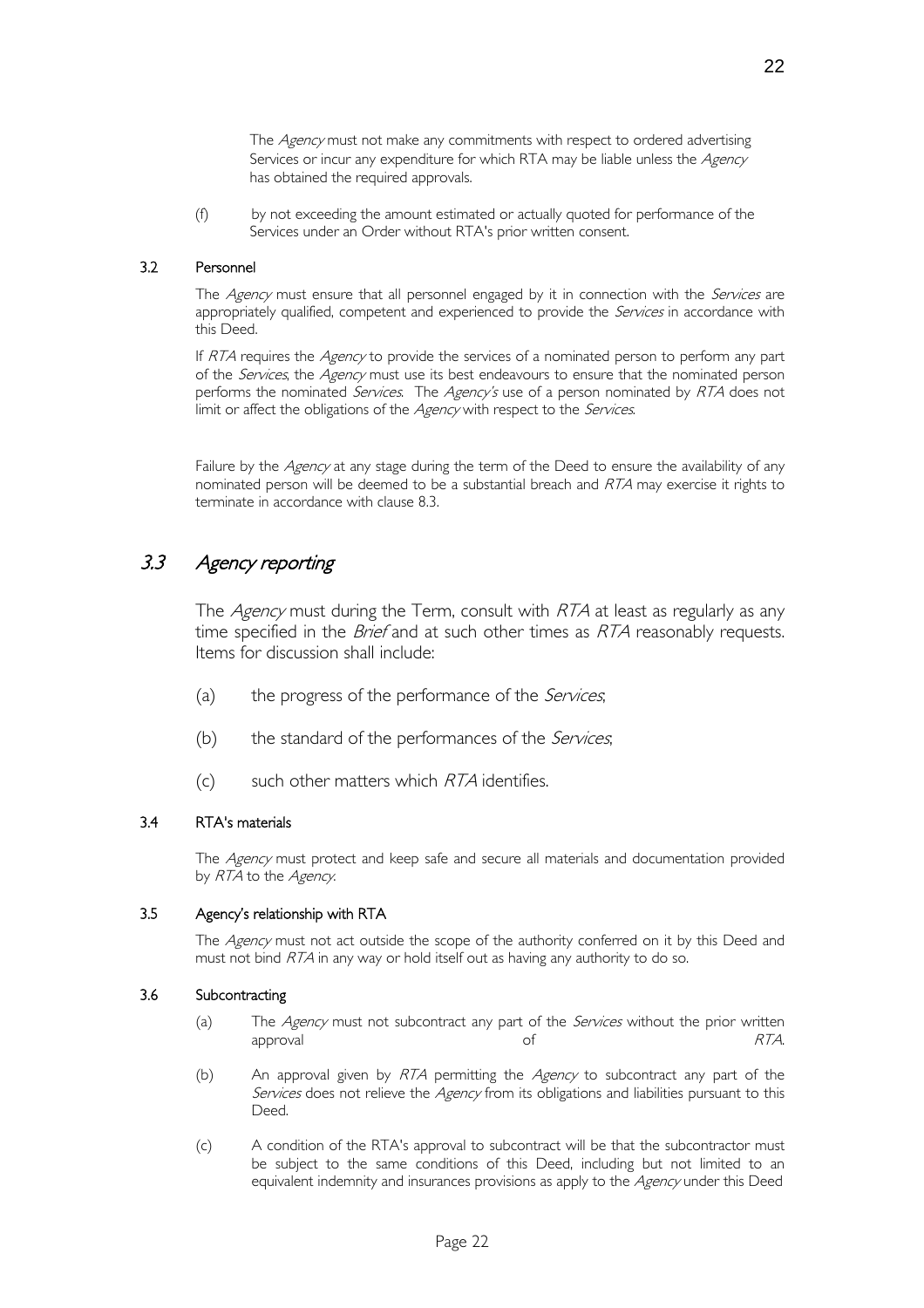(d) The Agency must ensure that all subcontractors comply with the provisions of clauses 3.13, 3.14 and 3.15.

#### 3.7 Legal requirements

- (a) The  $Agency$  must at all times act in a lawful manner in the performance of the *Services* and the conduct of its business including, without limitation, complying with all taxation legislation, environmental legislation, privacy legislation, workers compensation and occupational health and safety requirements, and all legislation and requirements of regulatory authorities applicable to the services or the proper conduct of its business.
- (b) The Agency must at all times comply with, and continue to comply with the rules of the Media Council of Australia governing accreditation of advertising agencies, advertising industry codes and rulings of the Advertising Standards Council.

In this sub-clause a reference to an organisation such as the Media Council of Australia, the Advertising Standards Council or the Government Master Media Placement Agency includes any substitute organisation or similar organisation which has similar functions.

#### 3.8 Fitness for purpose

- (a) The RTA relies upon the skill and knowledge of the Agency in providing the Services.
- (b) The Agency must ensure that all Contract Material produced by it is suitable in all respects for the purposes for which it is required by RTA.

#### 3.9 Conflict of interest

The Agency warrants that no conflict of interest exists at the date of this Deed.

The Agency must immediately inform RTA upon becoming aware of the existence, or possibility, of a conflict of interest during the Term.

#### 3.10 Confidentiality

- (a) The Agency and its servants and agents must not, without the prior written consent of RTA, at any time issue any statement or communication or make any representation directly or indirectly in connection with the Services or this Deed or the Agency's control and or use of confidential or Personal Information to any person or entity not a party to this *Deed* other than:
	- (1) as necessary to perform the *Services*; or
	- (2) with respect to any matter already within the public domain.
- (b) Without limiting clause 3.10(a), if  $RTA$  makes available information to the Agency and advises the *Contractor* that the information is confidential or Personal Information, the Agency and its employees and agents must:
	- (1) keep the confidential or Personal Information confidential and not disclose or use it for any purpose other than that for which it was obtained;
	- (2) not disclose or permit the disclosure of the confidential or Personal Information to any unauthorised person;
	- (3) take all steps and do all things necessary, prudent or desirable to safeguard the confidentiality of the confidential or Personal Information (which may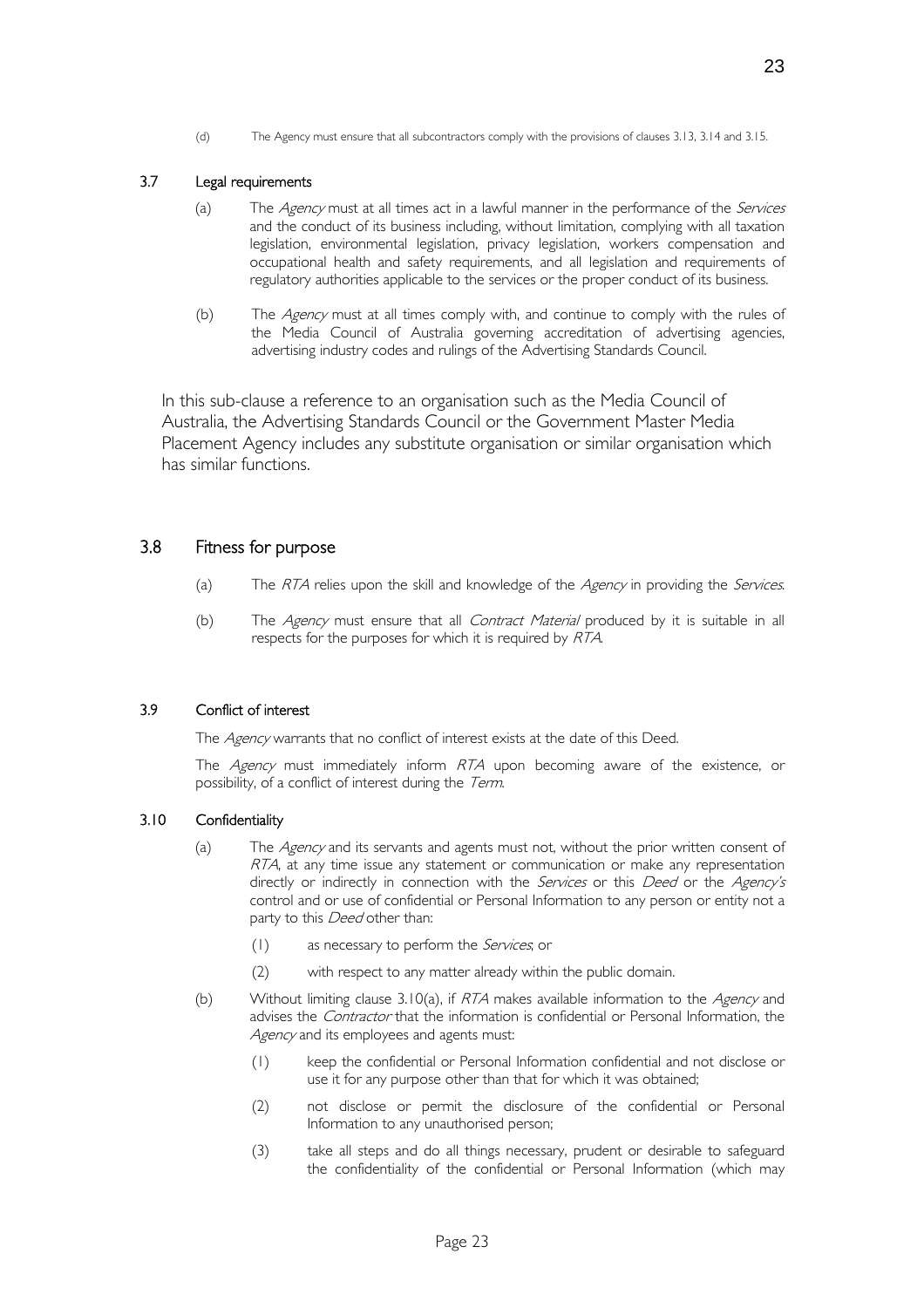include the execution of individual confidentiality undertakings at RTA's request);

- (4) return all copies of documents containing or relating to confidential or Personal Information to RTA immediately after those documents cease to be required for the conduct of the Services;
- (5) keep proper records and documents (including information stored by

computer and other devices) in compliance with privacy legislation;

- $(6)$  produce such records and documents to  $RTA$  for investigation and or audit within a reasonable time of any request by RTA.
- (c) Where the Agency is required to collect Personal Information on behalf of RTA to perform the Services, then the Agency must comply with the Privacy and Personal Information Protection Act 1998 (NSW) as if it were a public sector agency and advise the parties giving such information that it is being obtained for RTA and for what purpose.
- (d) Where the Agency is required to collect Personal Information or information that RTA advises is confidential on behalf of RTA to perform the Services the Agency must comply with the requirements of clause 3.10(a) and (b) as if such information had been supplied to it by RTA.

#### 3.11 Provision of documents on completion or termination

Upon completion of the *Services* or termination of this Deed, the *Agency* must promptly:

- (a) return to  $RTA$  all materials and documentation provided by  $RTA$  to the  $Agency$ ;
- (b) deliver to RTA all confidential or personal information collected on behalf of RTA together with all materials, records and documents held by the Agency in relation to such information; and
- (c) deliver to RTA all Contract Material.

#### 3.12 Date compliant

The Agency warrants that its ability to perform the Services will not be adversely affected or interrupted as a result of its internal business systems not being Date Compliant.

The Agency must use all reasonable endeavours to ensure that the systems of all third parties on whom the Agency's ability to perform the Services under this Deed depends are Date Compliant.

The Agency must, as soon as practicable after becoming aware of any matter which is likely to impact upon its ability to comply with this clause  $3.12$ , give written notice to  $RTA$  detailing such matter and its

likely impact on the *Agency's* ability to comply with this clause 3.12.

Nothing in this clause 3.12 shall be construed to limit any rights or remedies RTA may otherwise have under this Deed. This clause 3.12 operates in addition to any such rights or remedies.

#### 3.13 Plant, Equipment and Motor Vehicles

The Agency must ensure that any plant, equipment and motor vehicles used for performance of the Services, are registered at all times where required by law in the State of New South Wales.

#### 3.14 Media Releases and Enquiries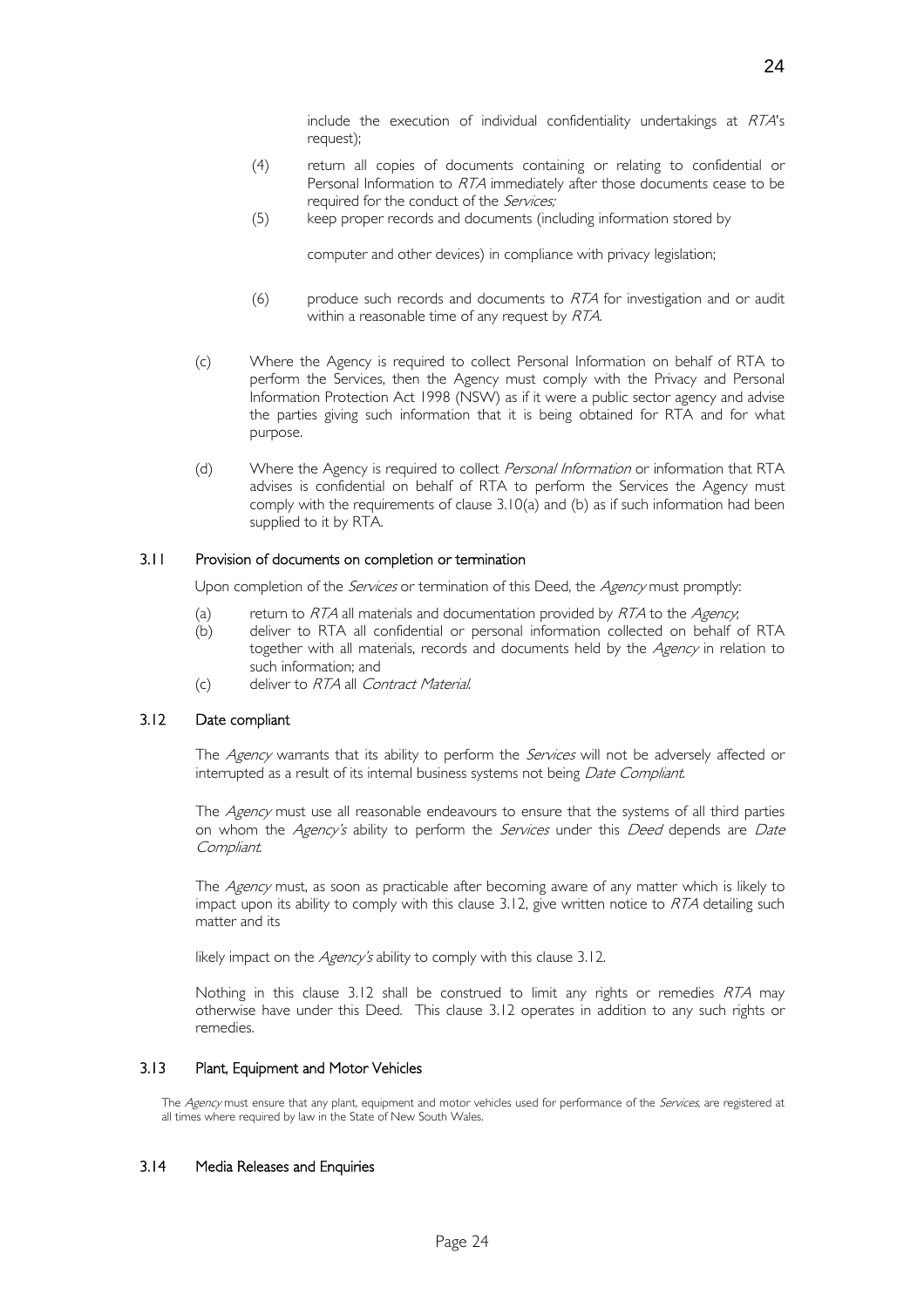Despite the issue of an *Order*, the *Agency* must seek *RTA's prior* written approval to:-

- (a) any press release or advertisement concerning the Deed, RTA or the Services; or
- (b) the release for publication of any information, publication, document or article concerning the Deed, RTA or the Services.

The Agency must refer any media enquiries concerning the Deed, RTA or the Services to the RTA's representative.

The Agency must ensure all consultants, sub-contractors and suppliers engaged by the Agency for performance of the Services, comply with the requirements of this clause.

#### 3.15 Commissions

The Agency must disclose to RTA the payment of any Commission as a result of performance of any part of the *Services* at the time the *Agency* is deemed to have earned such Commission by the party allowing such Commission.

The Agency must not receive Commission and service fees from external production suppliers in addition to production supervision fees or to charge all agency services as well as retaining some media commissions. Where the Agency may become entitled to a second lot of Commission in relation to any work performed under an Order or the Services, then the Agency shall deduct an amount equivalent to the second lot of Commission from the amount invoiced to RTA in relation to the relevant Order.

#### 3.16 Billing

The Agency must only render a tax invoice to RTA for the value of the actual work performed under an *Order* rather than the estimated amount quoted to the RTA prior to allocation of the Order.

The Agency must immediately notify RTA in writing when it becomes aware that any estimate for an Order is likely to be exceeded by either Ten percent (10%) of the Order value or \$500, whichever amount is the lesser.

#### 4. REPRESENTATIVES

#### 4.1 Agency's representative

The person named in item 2 of the Schedule is the Agency's representative for the purposes of this Deed and has the legal power to bind the Agency in respect of any matter arising in connection with the *Services*. Any substituted representative must be notified promptly in writing to RTA.

#### 4.2 RTA's representative

The person named in item 3 of the Schedule, or any other person  $RTA$  nominates in writing, is RTA's representative for the purposes of this Deed and has authority to act on behalf of RTA for those purposes.

#### 5. PAYMENTS AND RECORDS 5.

#### Payment  $5.1$

In consideration of the provision of the *Services*, RTA will pay the Agency the Fee. The Agency is not entitled to be paid more than the estimate for an Order without RTA's written approval.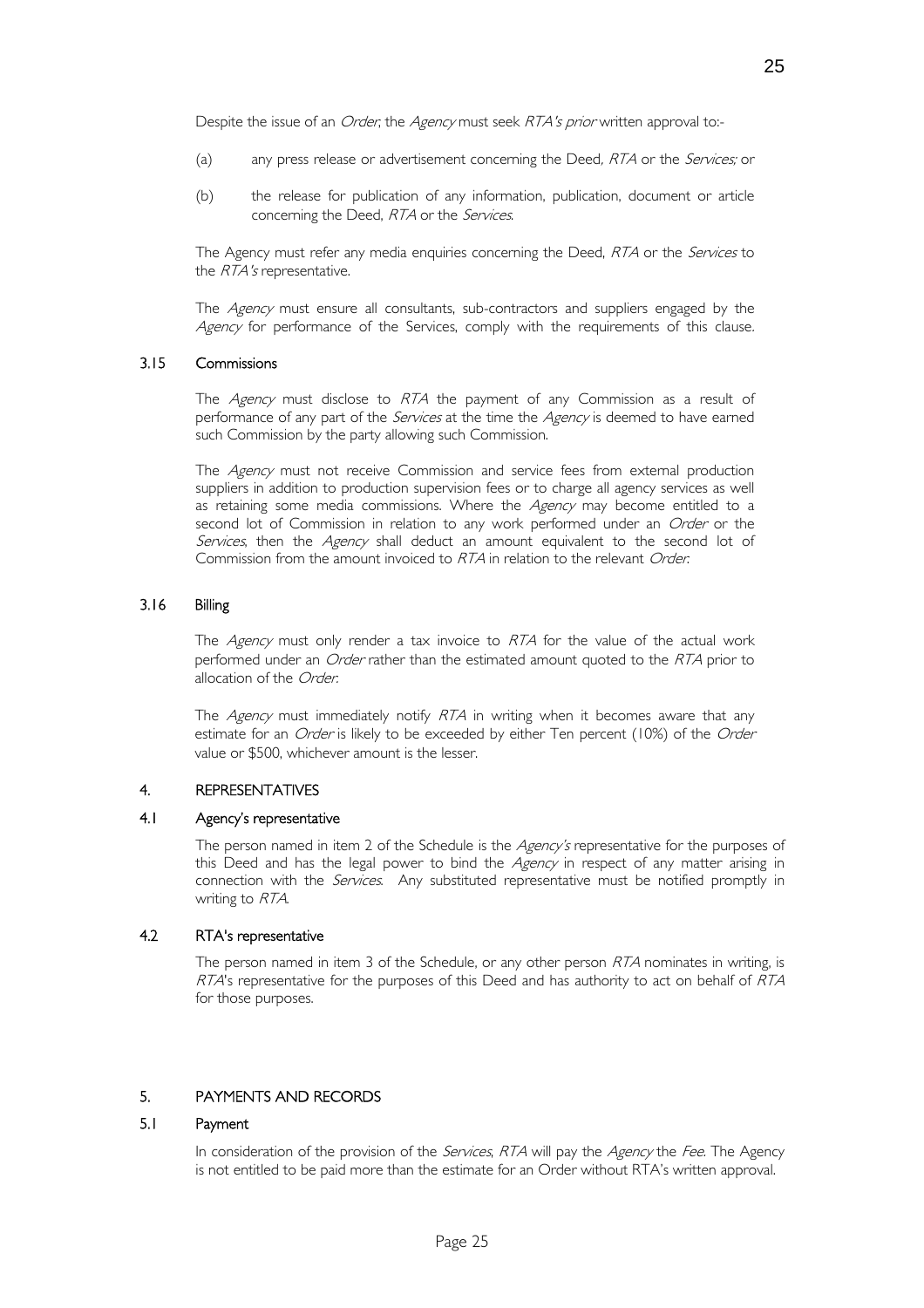#### 5.2 Goods and Services Tax (GST)

In this clause, the expressions "A New Tax System", "supply", "tax invoice", and "taxable supply" have the meanings given in A New Tax Systems (Goods and Services Tax) Act 1999 (Cth).

The Fee includes GST and all amounts payable shall reflect the GST-inclusive market value of the taxable supply.

The Agency and all sub-contractors and suppliers must be registered for the purposes of the GST unless the Agency is not, and is not required to be registered for GST, and has so notified RTA before entering into this Deed.

The *Agency* must notify RTA if it or any of its sub-contractors and suppliers cease to be registered for GST or if it or any of its sub-contractors and suppliers cease to comply with any of the requirements or any taxation ruling issued by a taxation authority relating to tax invoices.

In relation to taxable supplies made under this Deed the Agency must issue a tax invoice to RTA for each payment of the Fee at or before the time that payment is due. Certified copies of original tax invoices issued to the Agency by its sub-contractors and suppliers must be made available to RTA at the same time that the Agency issues its tax invoice to RTA.

If the Agency does not include its Australian Business Number on its invoices, RTA will withhold tax from payments in accordance with the  $A$  New Tax System (Pay As You Go) Act 1999 (Cth).

#### 5.3 Right of set-off ٦

RTA may deduct from amounts otherwise payable to the Agency any amount due from the Contractor to RTA in connection with this Deed.

#### 5.4 Effect of payment

Payment in part or in total, of the *Fee* does not constitute an acceptance by *RTA* of the *Services* and does not amount to a waiver of any right or action which  $RTA$  may have at any time against the Agency.

#### 5.5 Reimbursable expenses

RTA will reimburse the Agency the reasonable costs, expenses, fees or charges incurred by the Agency limited to those items set out in item 4 of the Schedule, provided that in all cases the Agency has first obtained RTA's prior written approval to incur those costs, expenses, fees or charges.

The provisions of 5.2 apply to any GST on reimbursable expenses of the Agency, as if the expenses formed part of the Fee.

The *Agency* must provide RTA with tax invoices for reimbursable expenses.

#### 5.6 Timing of payment

(a) At the times or milestones specified in item 5 of the Schedule, the Agency must lodge with RTA an invoice for the Services performed (and for approved reimbursable expenses, if any, incurred) under an *Order* during the period between the date of any previous invoice and the date of the invoice; and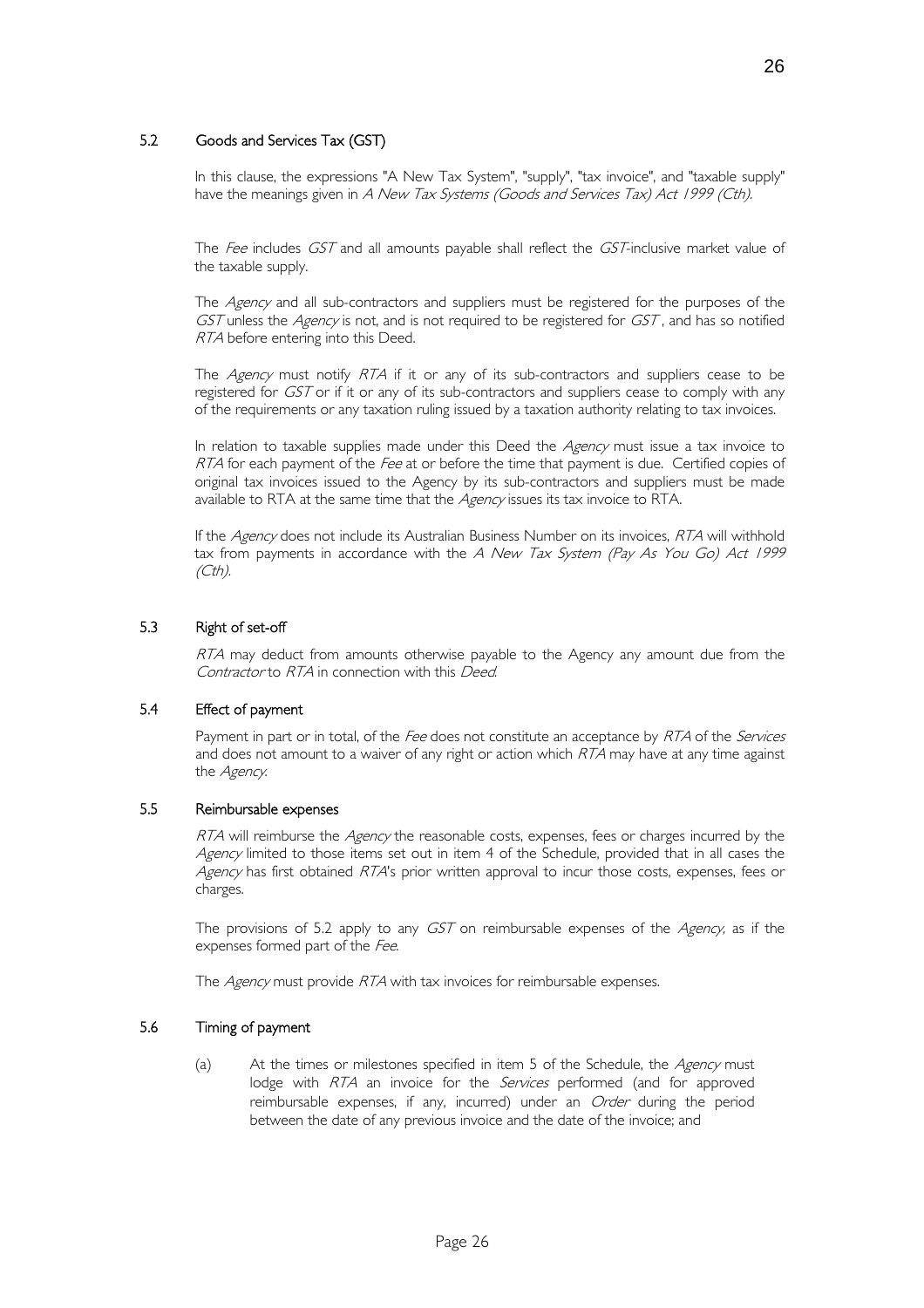(b) RTA will make a payment within 30 days following the lodgement of the invoice of the amount which RTA considers to be due and payable to the Agency under the Deed.

#### 5.7 Condition precedent to payment

The Agency is not entitled to any payment for Services performed under this Deed until it has submitted a properly executed statutory declaration in the form of Annexure 3.

#### 5.8 Records

The Agency must keep proper accounts, records (including information stored by computer and other devices) and time sheets in accordance with accounting principles generally applied in commercial practice in respect of its time charge billing, its reimbursable expenditure, the Fee and GST.

#### **Access** 5.9

The *Agency* must, within a reasonable time of any request, give RTA access to, or verified copies of, any information which may be reasonably required to enable any invoice to be substantiated and verified.

#### 6. INTELLECTUAL PROPERTY Ì

#### 6.1 Ownership and Use of Intellectual Property

Title to and *Intellectual Property* in or in relation to *Contract Material* vests upon its creation in RTA. The Agency must, upon request by RTA, do all things necessary to vest title and Intellectual Property in RTA.

The Agency must not, without the prior written consent of RTA, use, copy, supply or reproduce the Contract Material other than for the purposes of this Deed.

The *Agency* grants RTA (at no additional cost to RTA) the right to use, supply or reproduce:

- (a) the *Existing Material*; and
- (b) all methodologies, processes, techniques, ideas, concepts and know-how embodied in the *Existing Material*, to the extent the Existing Material is required for use in connection with the Contract Material.

#### 6.2 Intellectual Property Warranties

The Agency warrants that it is entitled, or will be entitled at the relevant time, to deal with the Intellectual Property in the Existing Material in the manner provided for in this clause 6. The Agency also warrants that, in preparing the Contract Material, it has not infringed the Intellectual Property or Moral Rights of any person. ("Intellectual Property Warranties").

#### 6.3 Moral Rights

- 6.3.1 Where the  $Agency$  is an individual, to the extent permitted by applicable law:
	- (a) The  $Agency$  provides unconditional and irrevocable consent to  $RTA$  to commit the following acts or omissions (that may occur before or after this consent is given) that would otherwise infringe the Moral Rights of the Agency in the Existing Material and or the Contract Material ("the Material").
		- $(1)$  any alteration to or deletion from the Material;
		- (2) any use of the Material that does not identify the Agency as the author of the Material;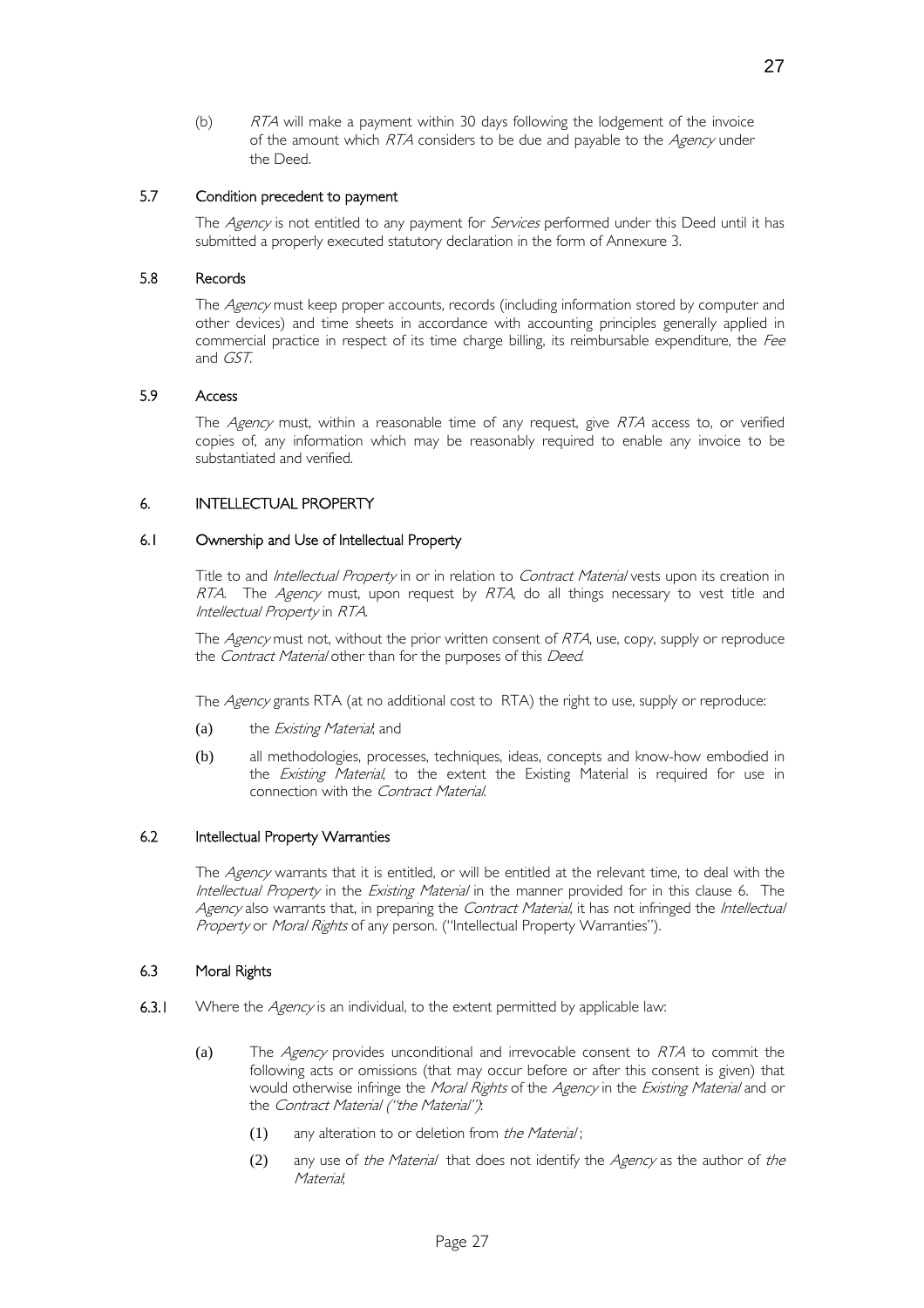- (3) any use of the Material that may falsely attribute authorship to any other person.
- (b) The Agency waives any or all Moral Rights it might hold outside Australia in the **Material**
- (c) The Agency must not institute, maintain or support any claim or proceeding for infringement by RTA of the Agency's Moral Rights in the Material.
- 6.3.2 Where the Agency is a corporation, the Agency must obtain in writing from its employees and Subcontractors and licensees all necessary, unconditional and irrevocable:
	- (a) Consents permitted by applicable law, to any alterations to, or use of the *Existing* Material and or the Contract Material ("the Material") that would otherwise infringe their respective Moral Rights in the Material, whether occurring before or after the consent is given, and
	- (b) Waivers permitted by applicable law of their respective Moral Rights outside Australia, for the benefit of RTA.

At RTA's request the Agency must provide RTA with copies of each written consent and waiver obtained under this clause.

The Agency must use its best endeavours to ensure that none of its employees, Subcontractors or licensees institutes, maintains or supports any claim or proceeding for infringement by RTA of any of the Agency's employees', Subcontractors', or licensees' Moral Rights in the Material.

#### 6.4 Intellectual Property and Moral Rights Indemnity

The *Agency* must:

- (a) provide, at no cost to  $RTA$ , all reasonable assistance required by  $RTA$  to defend a claim or any proceedings arising from any claim for the infringement of *Intellectual Property* or Moral Rights of third parties;
- (b) keep RTA fully informed of all suspected or actual infringements and claims by any person that the Contract Materials, or their use, infringe the Intellectual Property or Moral Rights of any person;
- $\sigma$  indemnify  $RTA$  against all cost, loss, expense or damage (including without limitation legal costs on a solicitor and own client basis and whether incurred by or awarded against  $RTA$ ) that  $RTA$  may sustain or incur as a result of a breach of any of the Intellectual Property Warranties, any claim or proceedings, except where such breach, claim or proceedings has risen from RTA's reproduction, adaptation or commercialisation of the Existing Material or Moral Rights belonging to third parties in a manner not expressly permitted by any relevant licence, sub-licence or approval that the Contractor is required to have or obtain under the Deed, and
- (d) satisfy any settlement of, or judgement given, in any claim or proceedings to be made by or against RTA to the extent of the indemnity contained in subclause (c).

#### 7. INDEMNITY AND INSURANCES

#### $7.1$ **Indemnity**

The Agency indemnifies RTA from and against all actions, claims, costs, losses, expenses and damages (including the costs of defending or settling any action or claim) in respect of:

- (a) loss, loss of use of, or damage to property of  $RTA$ ; or
- (b) personal injury (including death) or illness to any person or loss of, loss of use of, or damage to any property or claim for breach of confidence or privacy or misuse of Personal Information;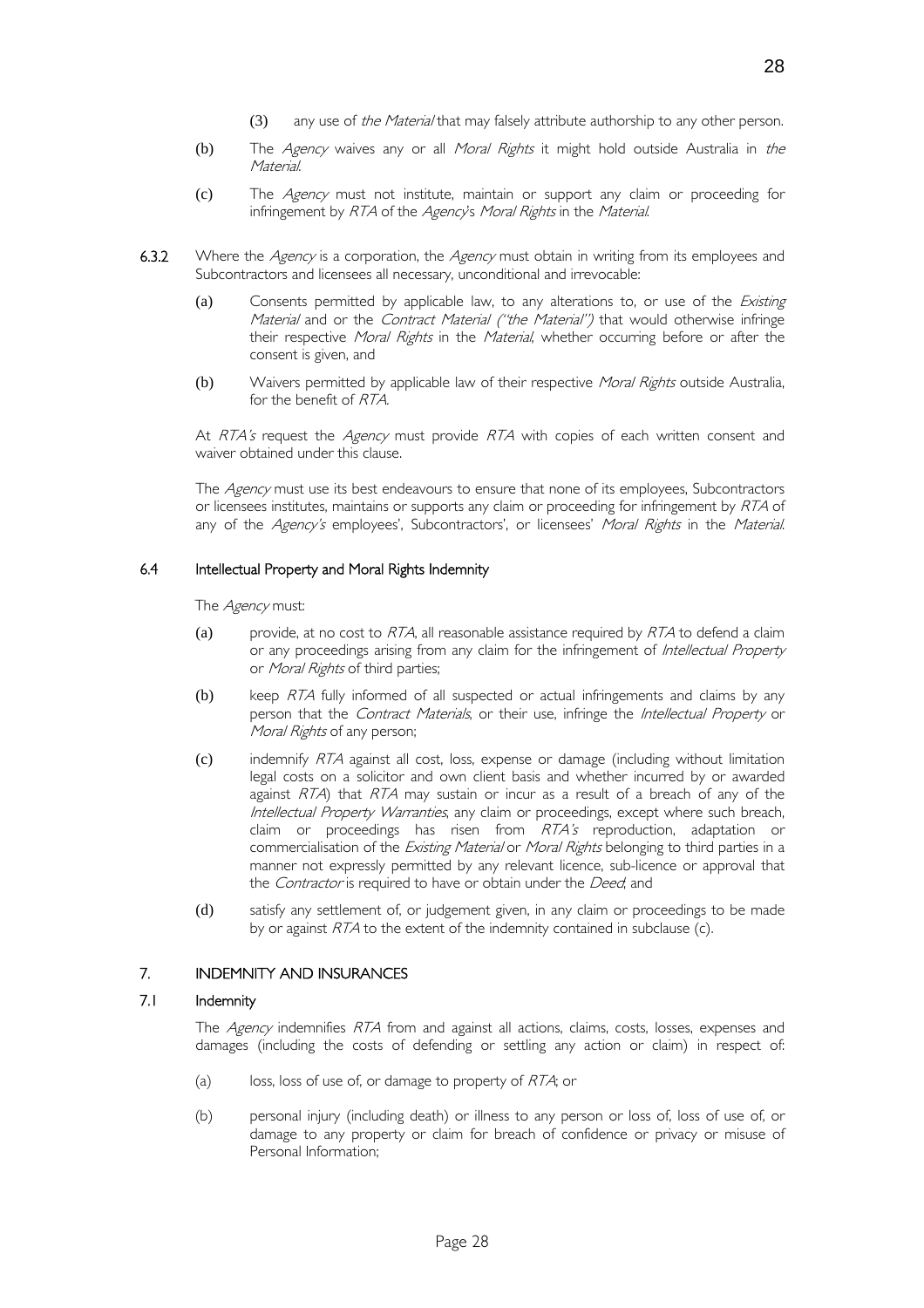arising out of or by reason of anything done or omitted to be done by the Agency in the performance of the Services.

The Agency's liability to indemnify RTA is reduced proportionally to the extent that a malicious or negligent act or omission of RTA or employees or agents (other than the Agency) of RTA or a breach of this Deed by RTA has contributed to the injury, damage or loss.

#### 7.2 Insurances

Before commencement of the Services, the Agency must obtain on terms approved by RTA, such approval not to be unreasonably withheld, and thereafter maintain the policies of insurance listed in Annexure 4, on the terms, for the risks identified, and for the periods of time set out in Annexure 4.

#### 7.3 Evidence of insurances

The Agency must provide proof that the policies of insurance required under this Deed (including subcontractor's insurance) have been effected and are current at all times during the period of insurance stated in Annexure 4. As proof of compliance the Agency must provide Certificates of Currency to the RTA in the form specified in Annexure 4.

#### **7.4** Failure to provide evidence of insurances

If the Agency does not comply with Clause 7.3, RTA may, but is not obliged to, effect the relevant insurances and may:

- (a) recover the cost of doing so as a debt due from the  $Agency$ , or
- (b) deduct the premiums payable for the relevant insurances from amounts payable to the the the Agency.

#### **7.5** Subcontractor's professional indemnity insurance

Without limiting the operation of RTA's requirements under clause 3.6, for consent to subcontract, if the Agency subcontracts services which require the exercise of skill and judgement the Agency must ensure that its subcontractor obtains, on terms approved by RTA, such approval not to be unreasonably withheld, and thereafter maintains professional indemnity insurance as specified in Annexure 4.

#### 8. TERMINATION Ì

#### 8.1 Termination for convenience

RTA may terminate this Deed or any Order without cause at any time, by one month's written notice addressed to the Agency.

#### 8.2 Termination by RTA for insolvency

If the Agency becomes bankrupt, or insolvent, or enters into a scheme or other arrangement with its creditors or any other form of insolvency administration (including voluntary administration) RTA may immediately terminate this Deed by written notice addressed to the Agency.

#### 8.3 Termination by RTA for default by Agency

If the Agency.

- (a) fails to carry out any part of the *Services* under an *Order* with due diligence and competence; or
- (b) is considered by  $RTA$  to be performing unsatisfactorily based on annual or other reviews of performance, or
- (c) without reasonable cause suspends the carrying out of any part of the *Services*, or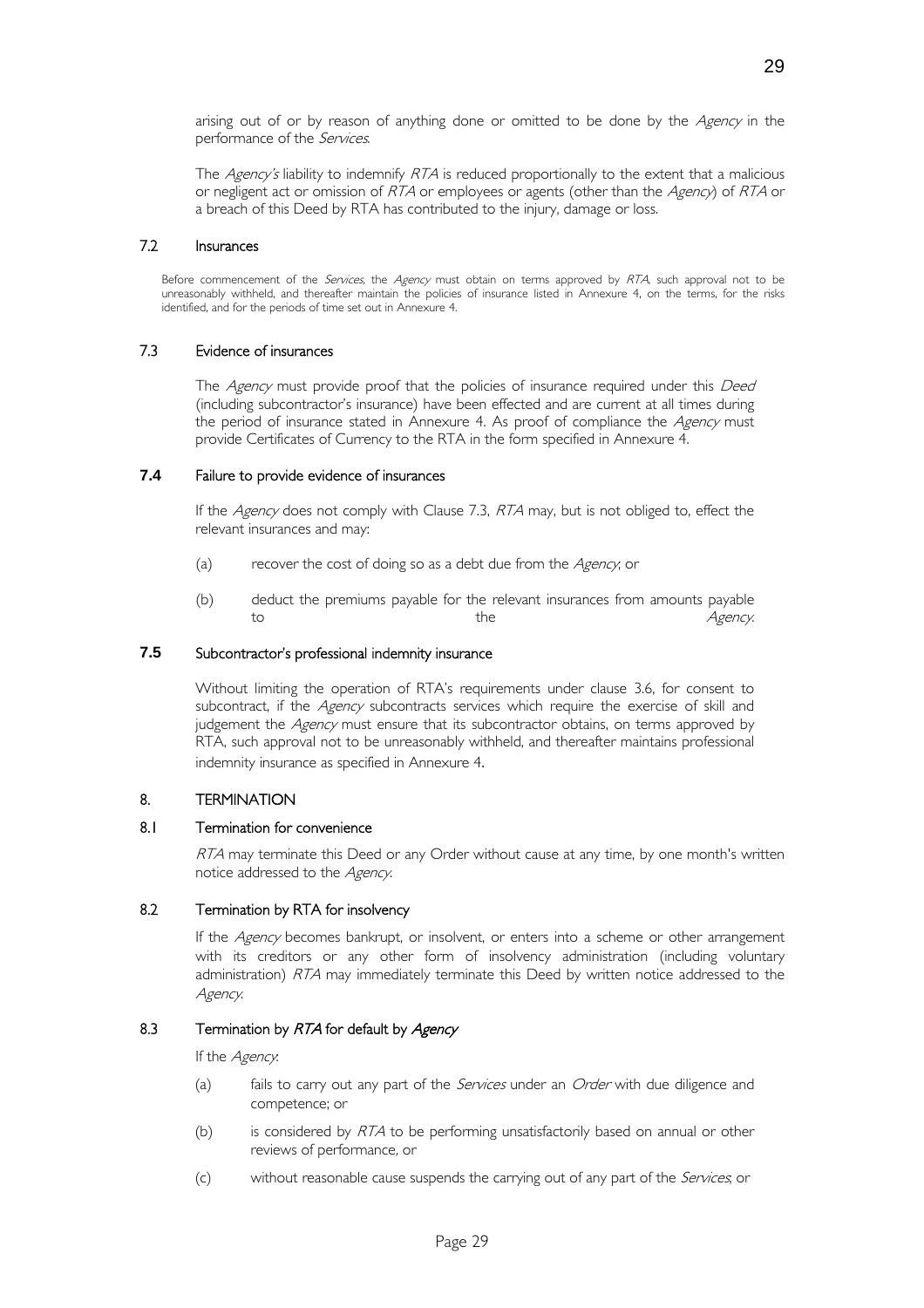- (d) commits a breach of this *Deed*;or
- (e) undergoes a change in *control* by any means including transfer and assignment;

RTA may terminate this Deed immediately by written notice addressed to the Agency if the Agency fails to remedy the default within 14 days notice by RTA on the Agency specifying the relevant default.

Where RTA terminates this Deed under this clause, all current Orders are immediately terminated on receipt of RTA's written notice of termination by the Agency.

#### 8.4 Adjustment of Fee on termination

Upon termination of this Deed, RTA will pay the Agency for the Services performed by the Agency as at the date of termination, taking into account any adjustments and deductions for loss or damage suffered, or reasonably likely to be suffered by RTA as a consequence of any breach by the Agency. RTA may recover any shortfall from the Agency as a debt due and payable.

#### 8.5 Effect of termination Ĭ

Termination of this *Deed* is without prejudice to any accrued rights or remedies of the parties.

#### 9. DISPUTE RESOLUTION

The Agency and RTA will attempt to resolve any dispute speedily by negotiation in good faith.

If a dispute cannot be resolved by negotiation within 1 month of commencement of negotiations, either party may commence formal dispute resolution proceedings by mediation or expert determination.

Each party must continue to perform its obligations under this Deed notwithstanding the existence of a dispute.

#### 10. GENERAL j

#### 10.1 Notices

Any notice given under this Deed:

- (a) must be in writing addressed to the intended recipient at the address shown in item 6 of the Schedule or the address last notified by the intended recipient to the sender;
- (b) must be signed by an authorised officer of the sender; and
- (c) will be taken to have been given or made (in the case of delivery in person or by fax or post) when delivered, received or left at the relevant address.

#### 10.2 No assignment

The Agency must not assign or encumber any right or interest under this Deed without the prior written consent of RTA.

#### 10.3 No waiver

Failure by a party to compel performance of any term or condition of this Deed does not constitute a waiver of that term or condition and does not impair the right of the party to enforce it at a later time or to pursue remedies it may have for any subsequent breach of that term or condition.

#### 10.4 **Joint and several liability**

If the Agency comprises more than one person, those persons are jointly and severally liable for the performance and obligations of the Agency.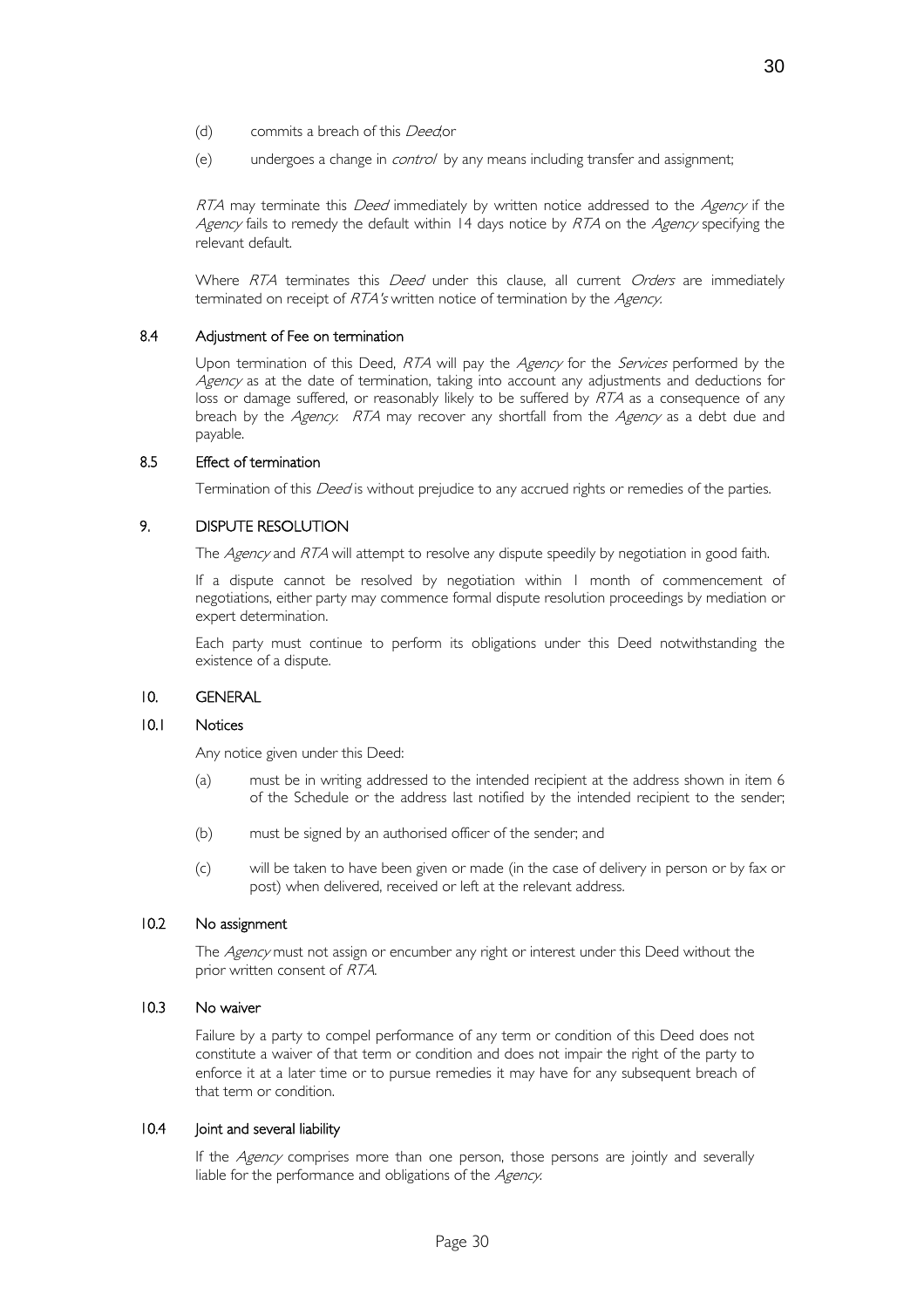# 10.5 Governing law

This Deed is governed by New South Wales law.

#### 10.6 Variations

Any variation to this Deed must be in writing and signed by both parties.

#### 10.7 Release of Information

RTA may make information concerning the Agency available to other NSW Government authorities. This information may include, but is not limited to, any information provided by the Agency to the RTA and any information relating to the Agency's performance under the Deed.

Information about the Agency from any source, including substantiated reports of unsatisfactory performance may be taken into account by NSW Government authorities in considering whether to offer the Agency future opportunities for NSW Government work.

RTA will be entitled to rely on the defence of qualified privilege for the purposes of Section 22 of the *Defamation Act 1974 (NSW)* in relation to the provision of such information. The *Agency* releases and indemnifies RTA from and against any claim arising out of its provision of information under this sub clause or the use of such information by the relevant NSW Government authority.

#### 10.8 Deed Disclosure

In accordance with Premier's Memorandum 2000-11 RTA will release information on this Deed after award of contract to the Agency.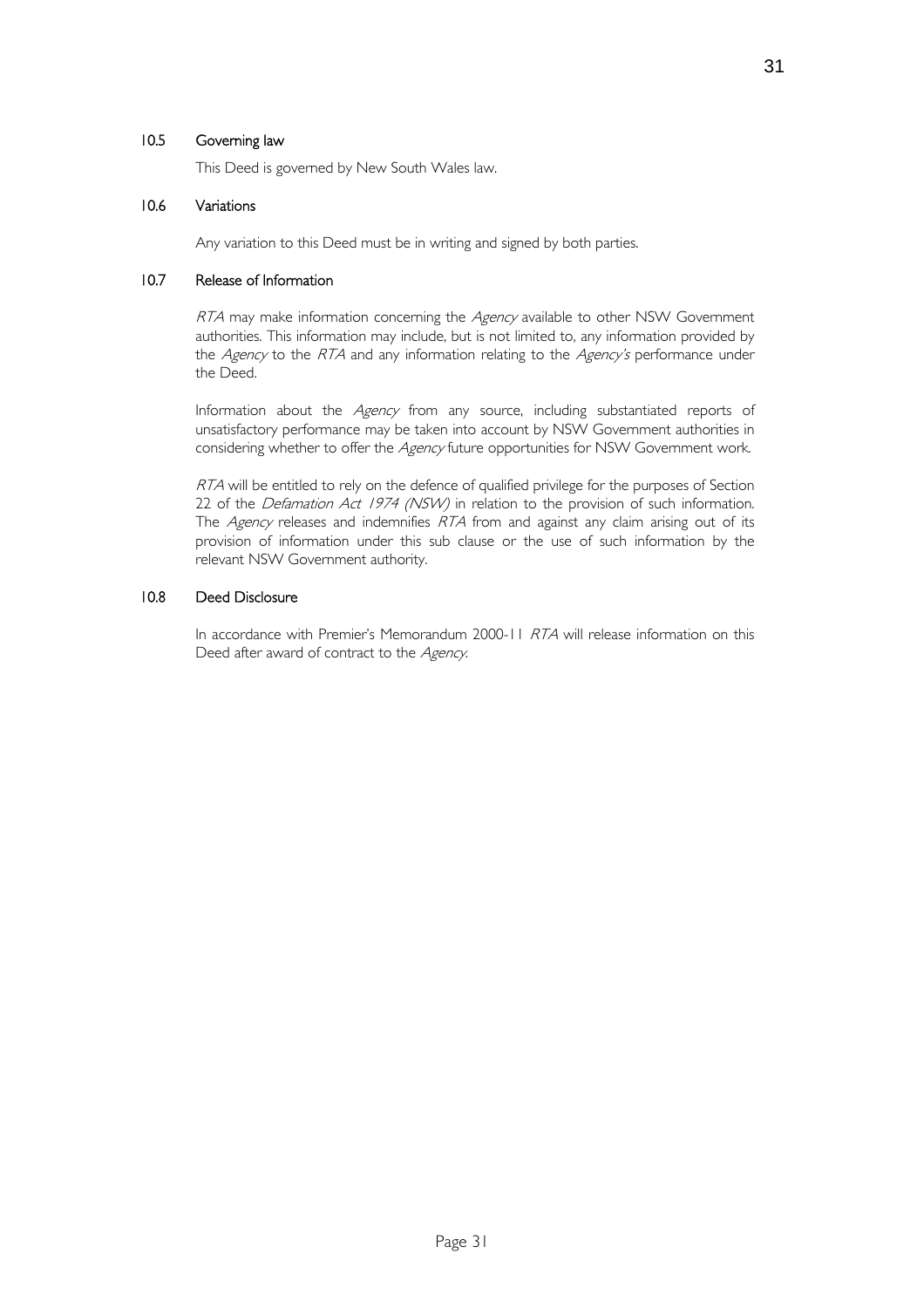# APPENDIX 4 POST CAMPAIGN EVALUATION REPORT



## PROVISION OF PAID MEDIA PLANNING & STRATEGY SERVICES

# **GUIDELINES AND METHODOLOGY FOR EVALUATION OF PROPOSALS REQUEST FOR PROPOSAL**

**June 2007**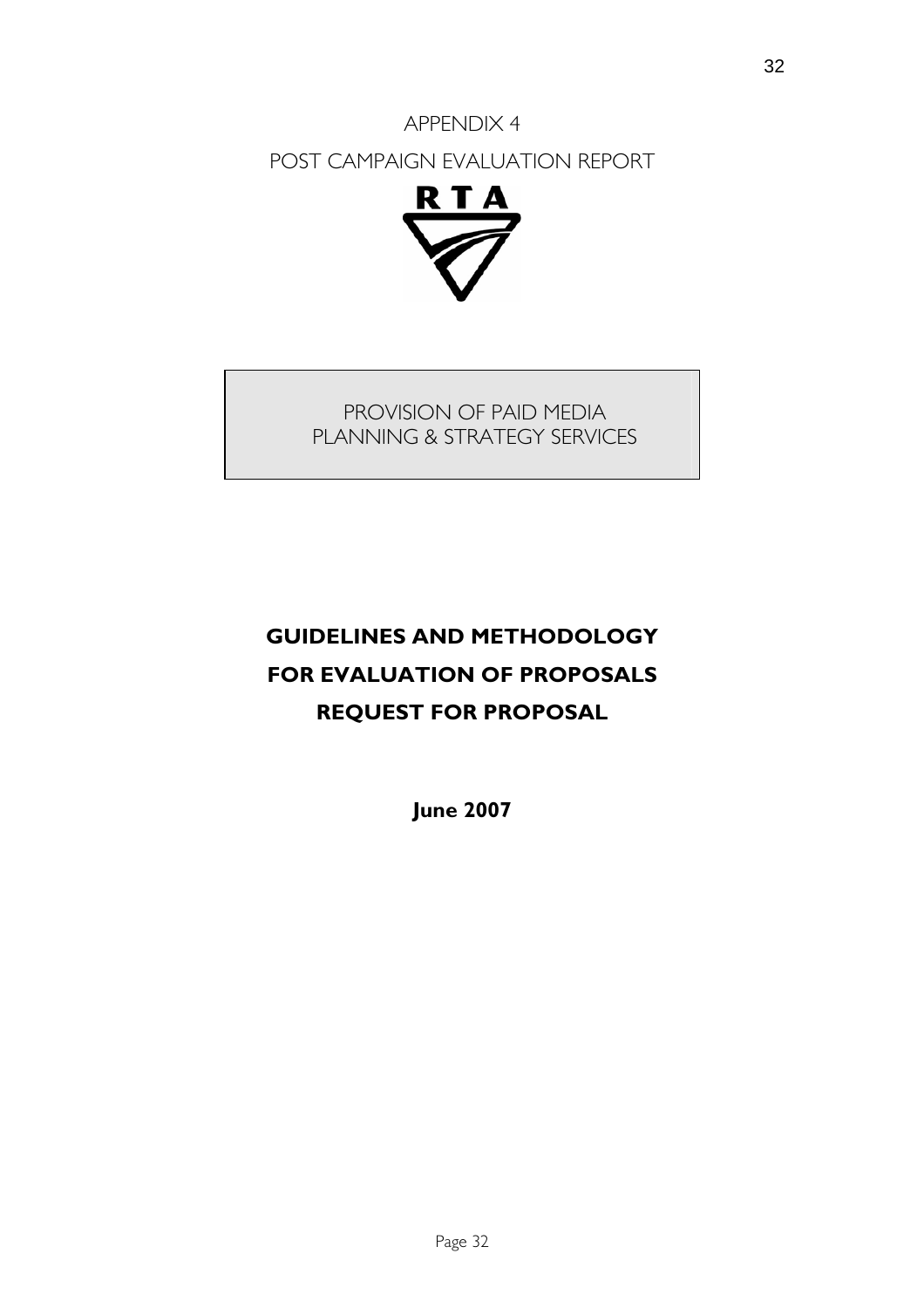# **TABLE OF CONTENTS**

- 1. INTRODUCTION
- 2. EVALUATION COMMITTEE
- 3. CONFIDENTIALITY AND CONFLICTS OF INTEREST
- 4. LOGGING AND IDENTIFYING RFP'S
- 5. EVALUATION CRITERIA
- 6. EVALUATION PROCESS STAGE 1 STAGE 2
- 7. REPORTING ATTACHMENT 1 ATTACHMENT 2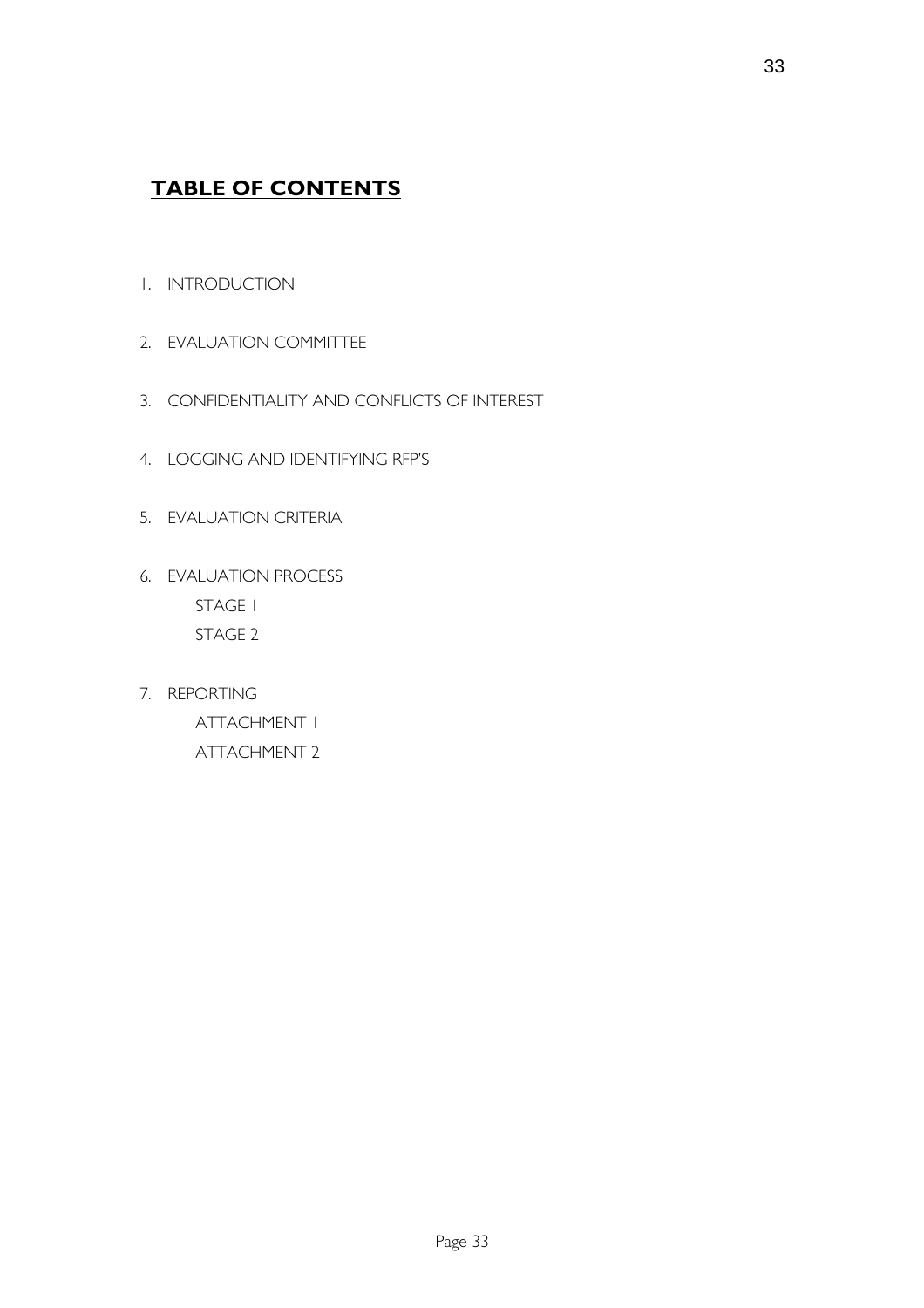# Introduction

The RFP was undertaken by the RTA with a view to appointing an agency to provide central coordination of its media planning and strategy work, interpret research data, assess media opportunities and liaise with the RTA's other nominated agencies.

This document deals exclusively with the evaluation procedure for the RFP's that will culminate in the selection of an Applicant who will undertake the RTA's paid media planning and strategy services.

The objectives of this document are to:

Provide guidelines to the Evaluation Committee.

Provide a broad outline of the evaluation process and procedures.

Provide an auditable process for the evaluation.

Ensure that each Proponent is assessed fairly and equitably and that no Proponent is given an unfair advantage.

### Evaluation Committee

The Evaluation Committee is the team that will assess each Proposal in accordance with this document. The Evaluation Committee will be comprised of appropriate Marketing & Communications personnel as well as a Probity Officer.

# Confidentiality and Conflicts of Interest

The following requirements will apply to ensure confidentiality and disclosure of conflicts:

- 1. Evaluation Committee members and other relevant personnel will sign appropriate confidentiality agreements and conflict of interest statements. A copy of these agreements will be kept on file. A proforma agreement/statement is included as Attachment 1.
- 2. The RTA's representative is responsible for ensuring the security of all Proposals received.
- 3. All correspondence associated with the evaluation of Proposals will be kept on the Project File.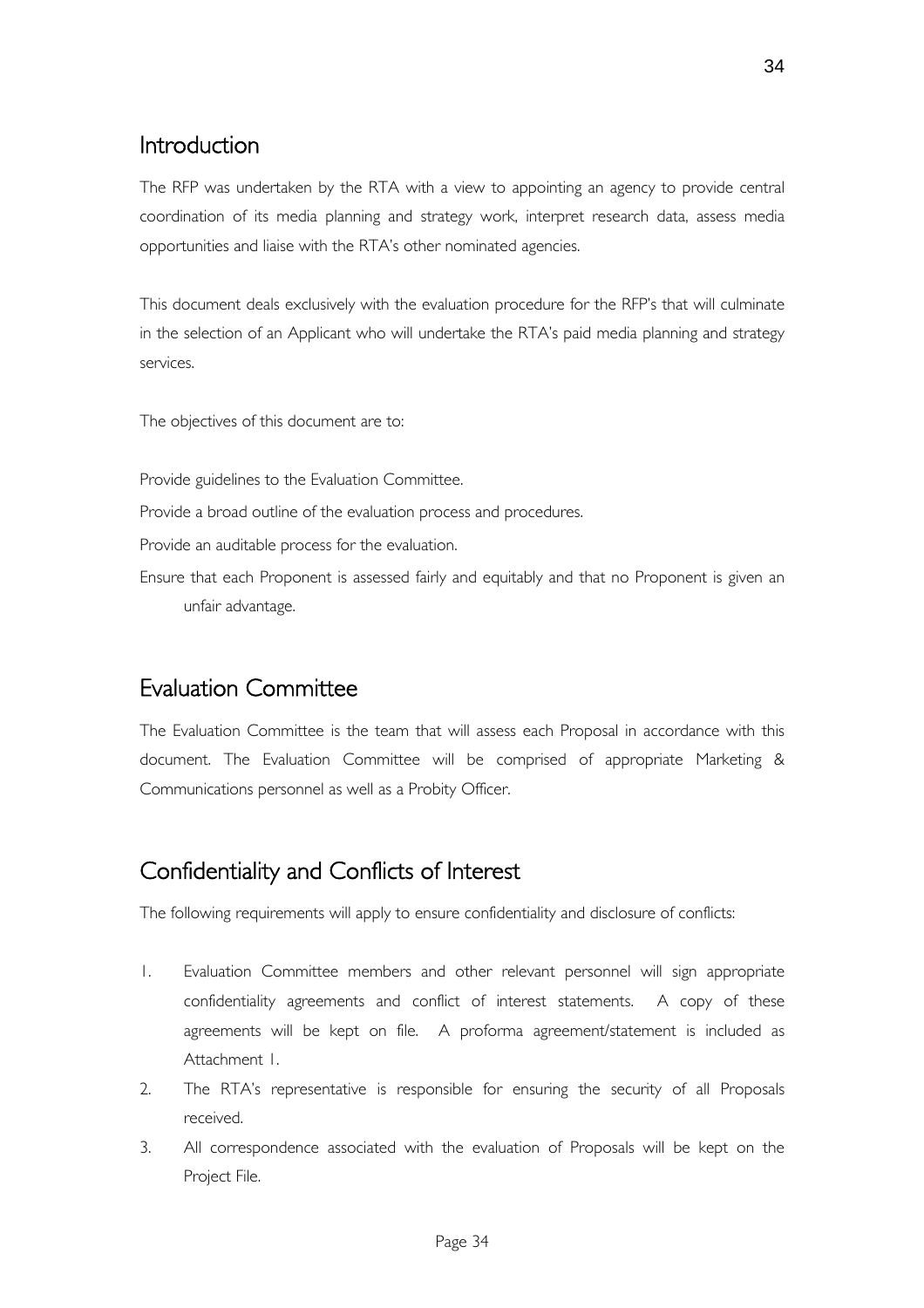4. Evaluation Committee members will not highlight, mark or otherwise place any comment on the original Proposal.

# Logging and Identifying Proposals

The following procedures will apply upon receipt of Proposals:

- 1. After the closing time, the RTA's Representative (or nominee) and another representative will secure the Proposals and forward them to a room for logging.
- 2. The Evaluation Committee will meet and agree on the weighting of the assessment criteria.
- 3. Proposals will be opened and logged by RTA's Representative (or nominee).
- 4. The RTA's Representative (or nominee) will then store each Proposal securely.
- 5. Copies of Proposals will be circulated amongst the Evaluation Committee for the purposes of evaluation.

Any proposals received after the closing time will be drawn to the attention of the Evaluation Committee. The Evaluation Committee in determining whether to accept any late Proposal will have regard to the circumstances of the case including in particular whether the cause of the lateness was beyond the firm's control and the impact on the integrity of the assessment process were it to be considered.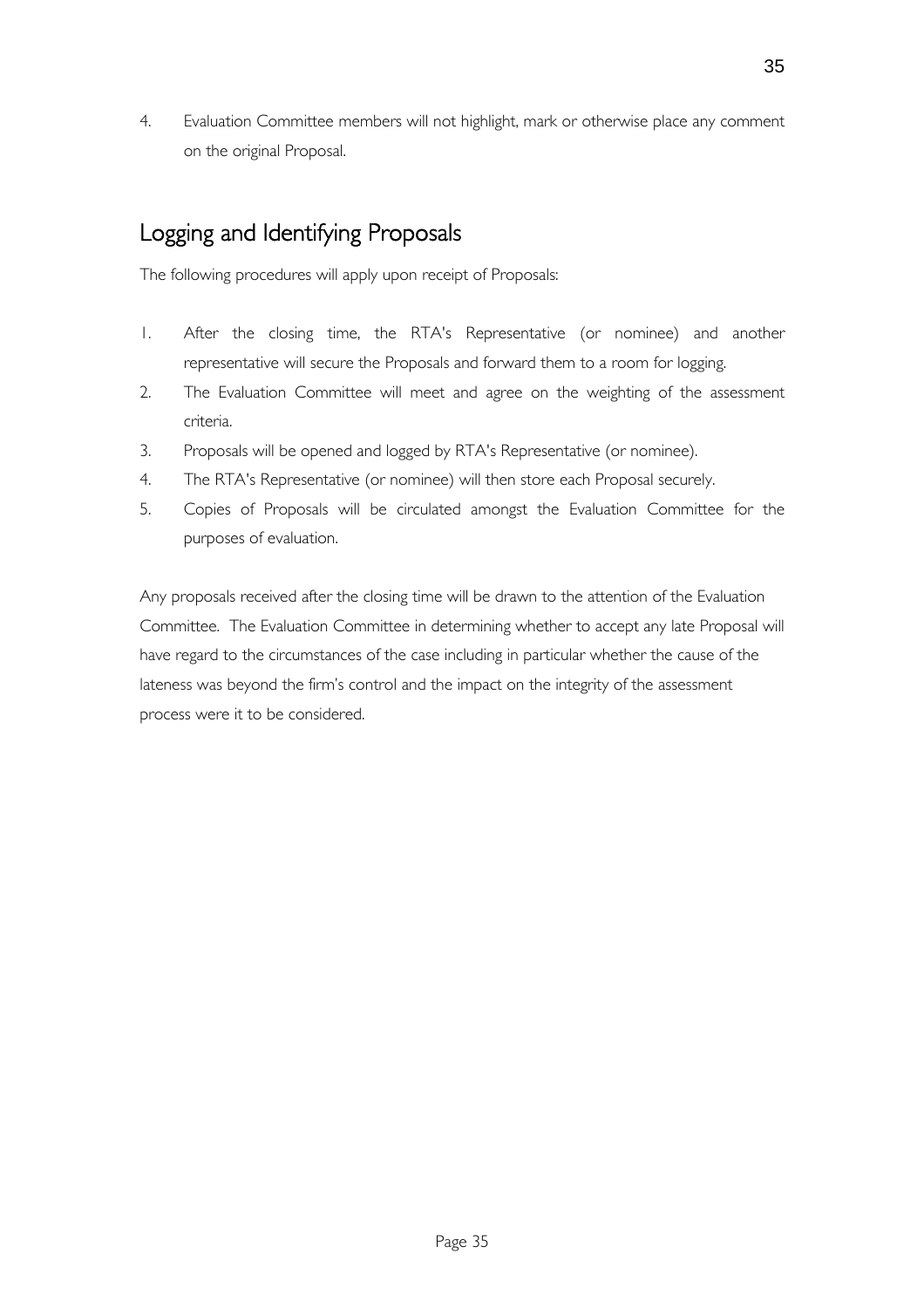# Evaluation Criteria

The criteria against which the Proposal will be evaluated are set out in section 6.1 of the RFP. They are:

- 1. Demonstration of strategic media planning capacity and ability to develop innovative media plans.
- 2. Approach to campaign evaluation and ability to make strategic use of research in developing media plans.
- 3. Proposed process and timelines for developing media plans, including the process for working effectively with the RTA's advertising agencies.
- 4. Experience in developing strategic media plans for social / Government marketing programs.
- 5. Relevance and depth of skills and experience of key personnel.
- 6. Proposed cost of services.

# Evaluation Process

The evaluation process will involve a detailed analysis and assessment of the Proposal against each evaluation criteria.

The Evaluation Committee will score the Proponent's response to each criterion using the following rating guidelines:

| 19, 20     | Demonstrated Excellence (far exceeding basic requirements) |
|------------|------------------------------------------------------------|
|            |                                                            |
|            |                                                            |
|            |                                                            |
| 16, 17, 18 | Very good (exceeding basic requirements)                   |
| 13, 14, 15 | Good (meets or just meets requirements)                    |
|            |                                                            |
|            |                                                            |
| 10, 11, 12 | Adequate (barely meets basic requirements)                 |
|            |                                                            |
| $1 - 9$    | Marginally adequate (success possible but not assured)     |
| ∩          | Totally inadequate (fails to meet any or none of the       |
|            | requirements or no response provided)                      |
|            |                                                            |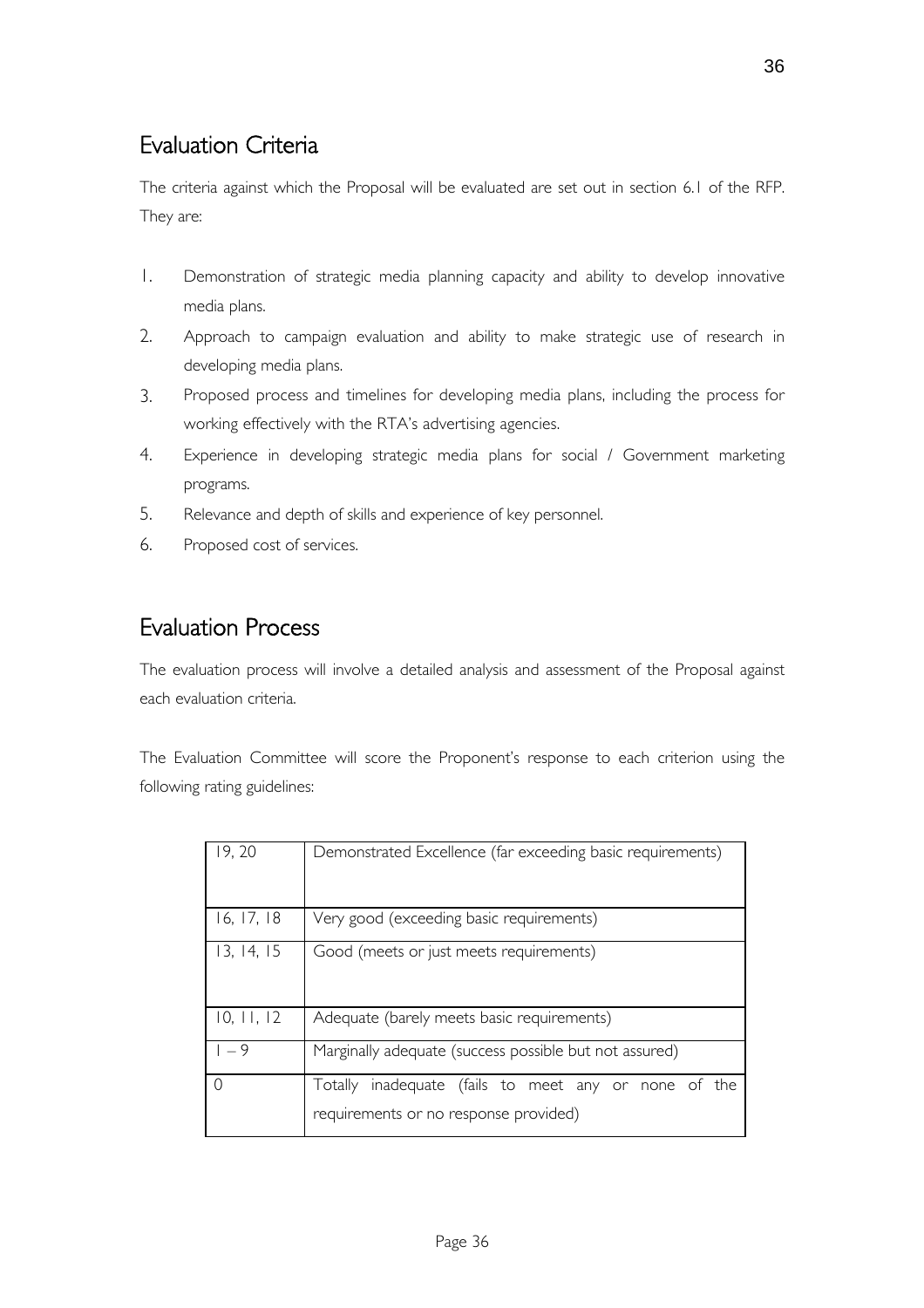A spreadsheet will be developed to gather and record scores for each criterion. Any significant discrepancies in evaluations between Evaluation Committee members will be investigated and resolved by consensus. A total score for each Proponent will be calculated by applying the weightings to those scores. An average total score will then be calculated for each proponent.

The following weightings will apply to the criteria:

| Criteria                                                          | Weighting  |
|-------------------------------------------------------------------|------------|
| I. Demonstration of strategic media planning capacity and ability | TBD by RTA |
| to develop innovative media plans.                                |            |
| 2. Approach to campaign evaluation and ability to make strategic  | TBD by RTA |
| use of research in developing media plans.                        |            |
| 3. Proposed process and timelines for developing media plans,     | TBD by RTA |
| including the process for working effectively with the RTA's      |            |
| advertising agencies.                                             |            |
| 4. Experience in developing strategic media plans for social /    | TBD by RTA |
| Government marketing programs.                                    |            |
| 5. Relevance and depth of skills and experience of key personnel. | TBD by RTA |
| 6. Proposed cost of services.                                     | TBD by RTA |

In applying the assessment criteria and undertaking the evaluation the RTA will seek to appoint the Proponent that provides the best expertise and overall value for money for the Project.

The scoring process outlined will be used to gain an evaluation for each Proponent. Scores will also be used to provide a means of comparing responses, and highlighting differences between Proponents, and identifying any deficiencies in Proposals. Attachment 2 provides a proforma spreadsheet.

Score sheets prepared by Evaluation Committee members, together with collations thereof, will be retained as part of the record of evaluation.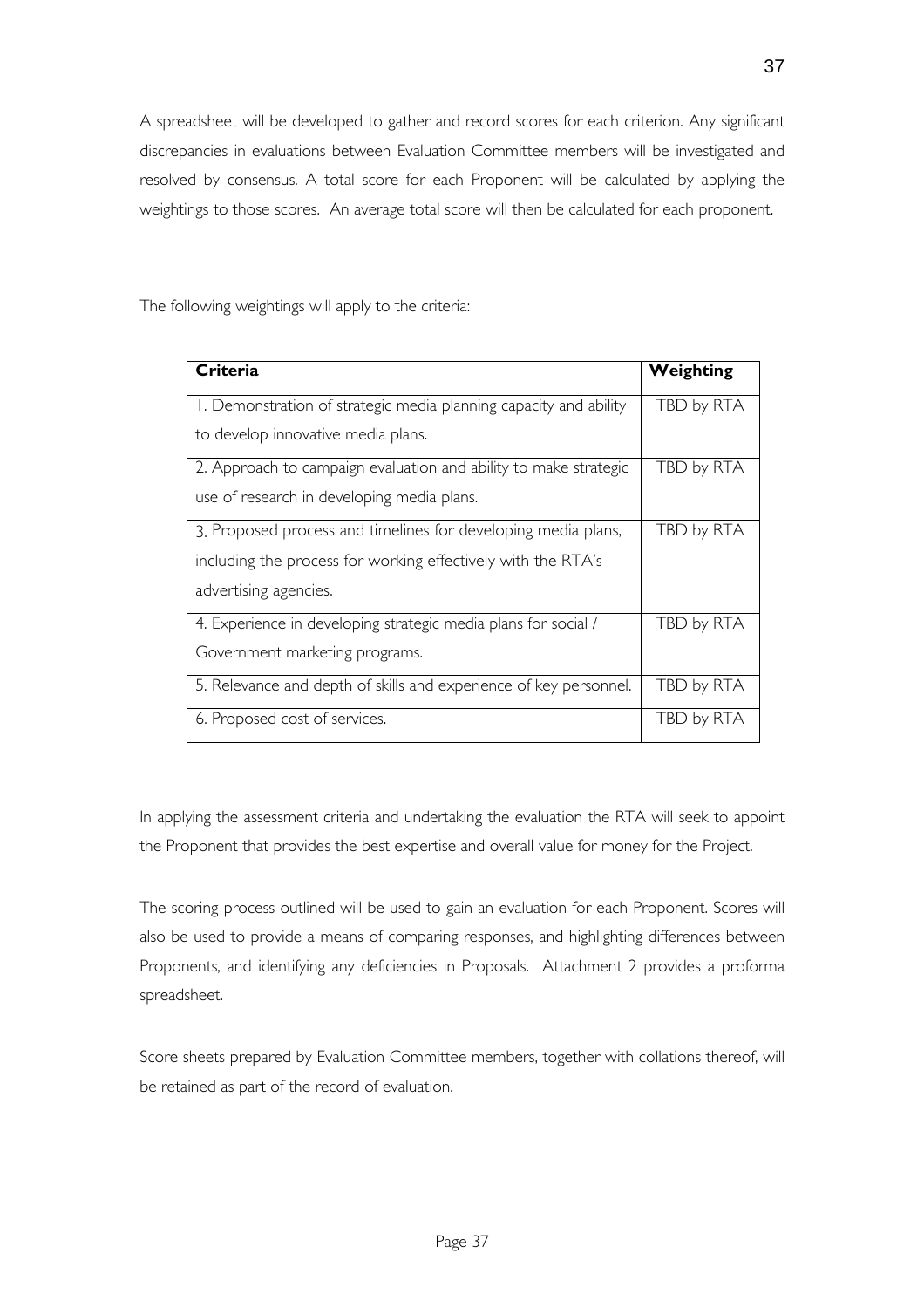# Reporting

The evaluation of Proposals will be undertaken as soon as practical following the closing time for Proposals.

The Evaluation Team will prepare an Evaluation Report and the decision processes involved in ranking the Proponents will be documented.

A report recommending the proposed Proponents will be prepared and submitted to the Director, Communications and Corporate Relations. The report will include the following:

- 1. The name of the proposed Proponent to be employed as the provider of paid media planning and strategy services. And,
- 2. Key reasons for the recommendation.

Each member of the Evaluation Committee will provide a sign-off in respect of the Evaluation Report.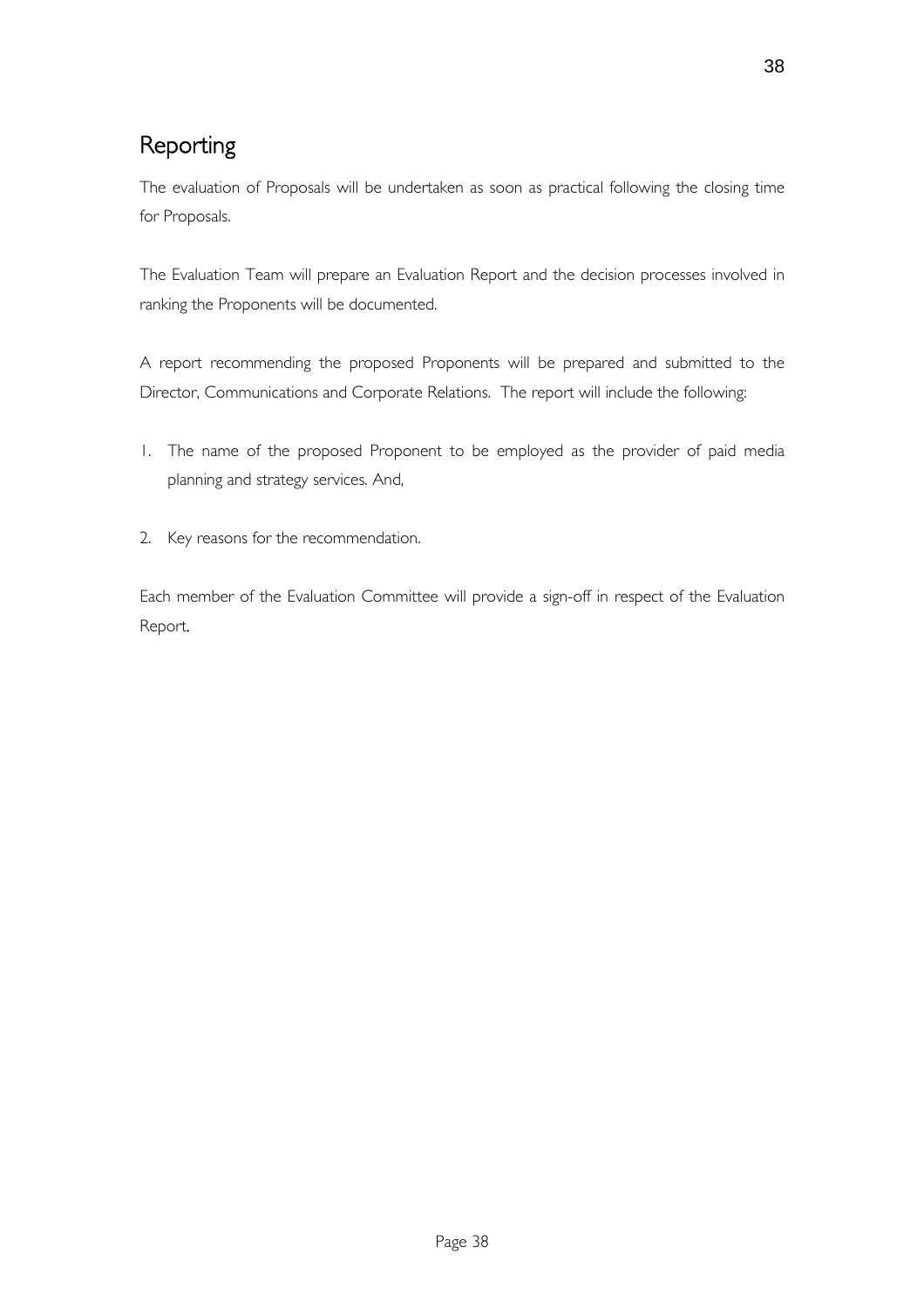### **ATTACHMENT 1**

## **REQUEST FOR PROPOSALS FOR THE PROVISION OF PAID MEDIA PLANNING & STRATEGY SERVICES**

#### CONFLICT OF INTEREST DECLARATION

#### & CONFIDENTIALITY UNDERTAKING

I, ……………………………………………………..(full name) acknowledge and agree that:

I have agreed to participate as a member of a committee established to evaluate Proposals received in response to the above Request for Proposals.

I am not aware of any existing conflict of interest.

If I become aware of any actual or potential conflict of interest I will disclose it to RTA at the first reasonable opportunity.

I agree to keep confidential all information to which I become privy in my role as an Evaluation Committee member.

Evaluation Committee Member **Date** Date

……………………………… ……………………………